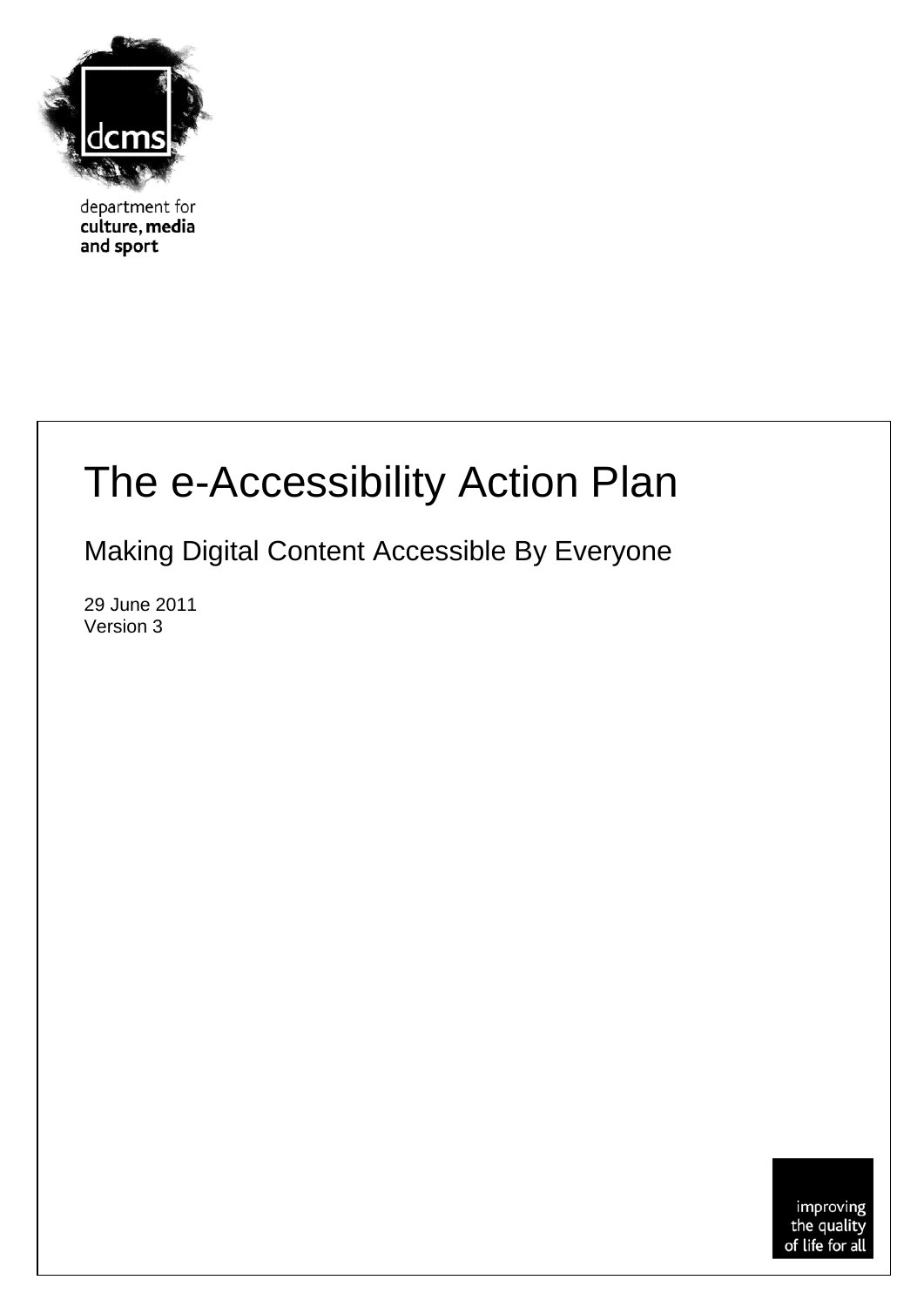Our aim is to improve the quality of life for all through cultural and sporting activities, support the pursuit of excellence, and champion the tourism, creative and leisure industries.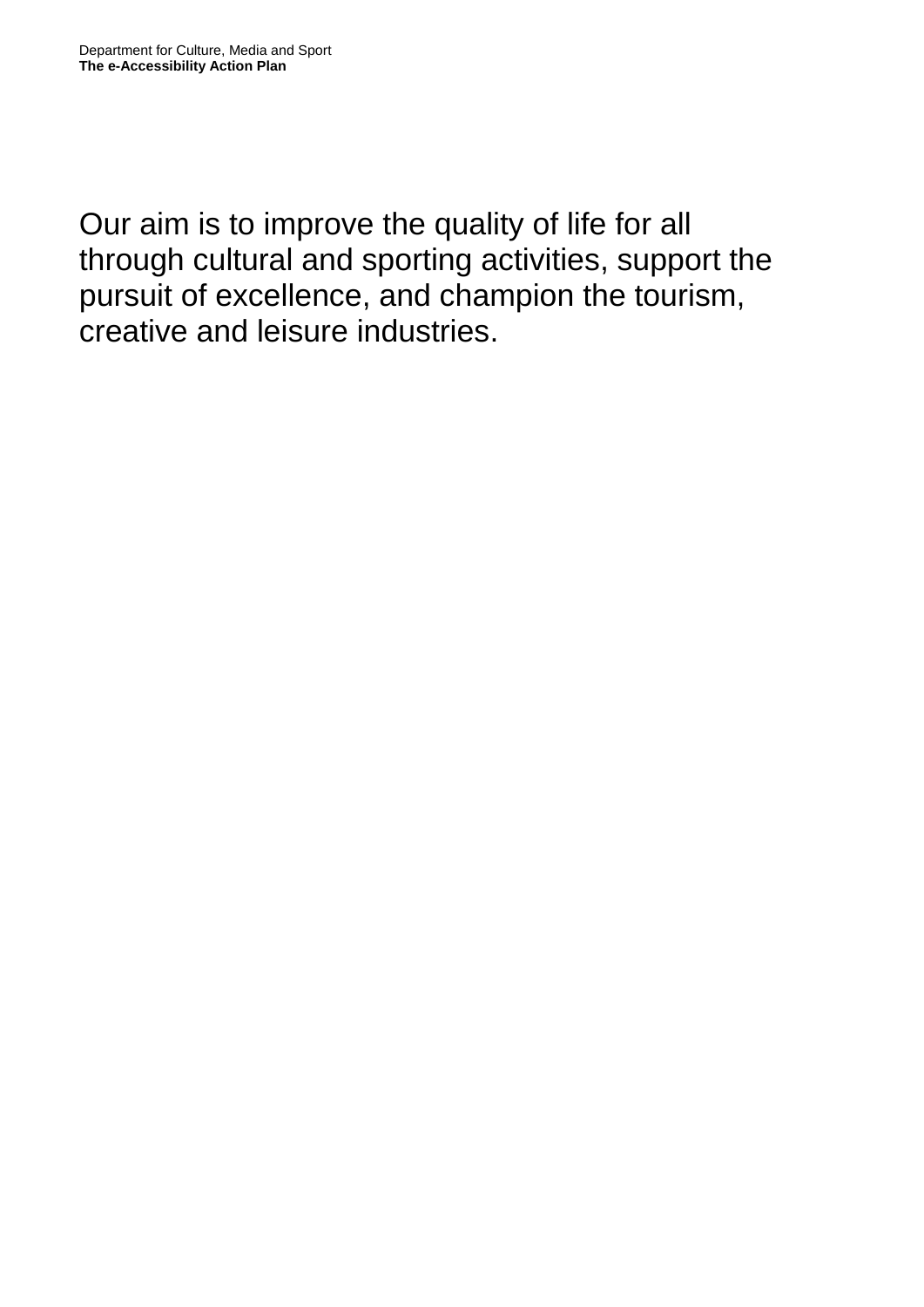**3**

## **Contents**

| 2. Accessible Consumer Technology and Digital Equipment Work Stream13      |  |
|----------------------------------------------------------------------------|--|
|                                                                            |  |
|                                                                            |  |
|                                                                            |  |
| Appendix 1: Consumer Expert Group (CEG) eAccessibility Recommendations .24 |  |
|                                                                            |  |
|                                                                            |  |
|                                                                            |  |
|                                                                            |  |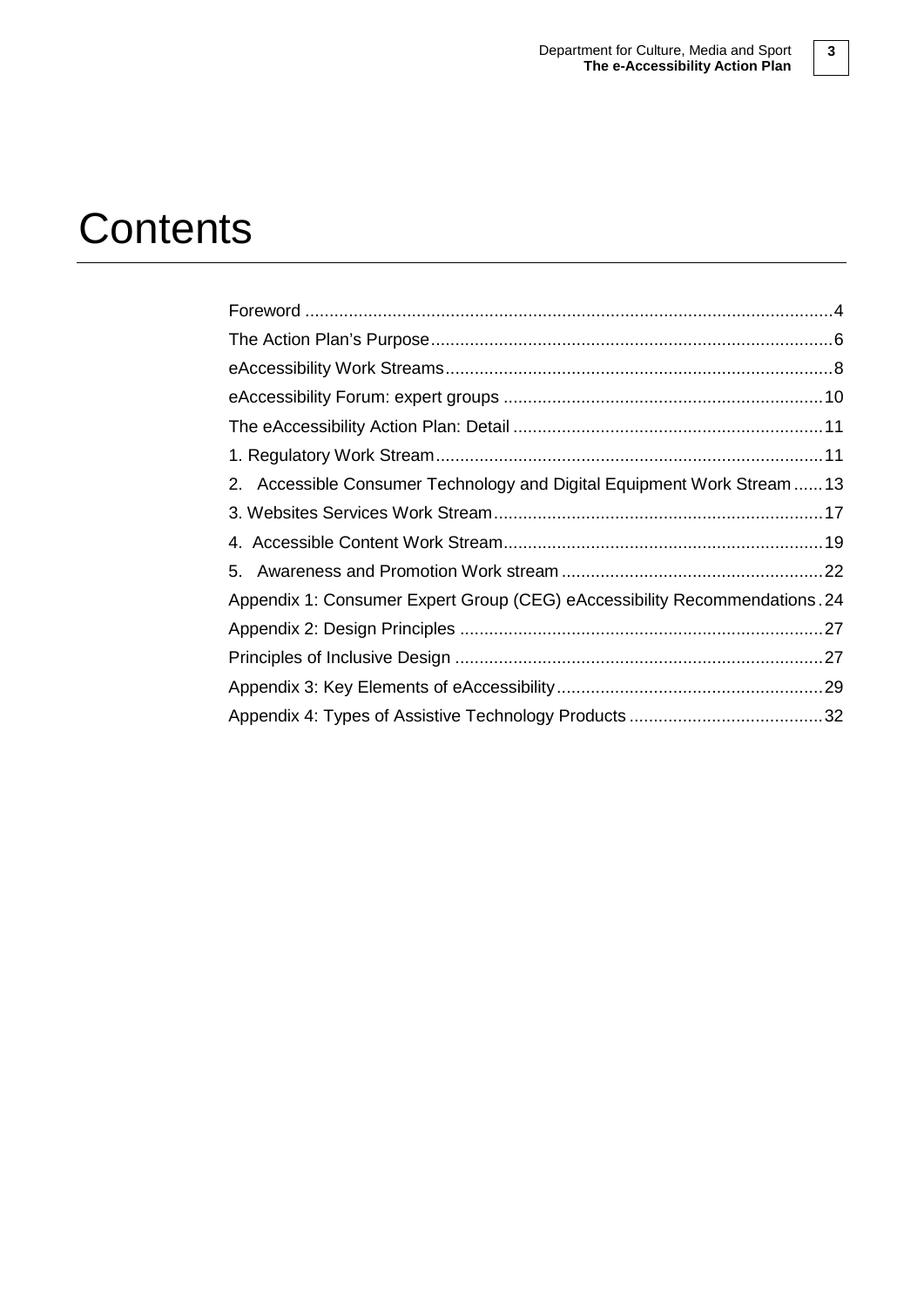## Foreword

**4**

#### **Foreword: Ed Vaizey MP, Minister for Culture, Communications and Creative Industries**



The Government's strategic vision is to ensure the UK is one of the most competitive, highly skilled and technologically advanced economies in the world. Yet, too many people are currently excluded from participating fully in today's digital economy. In so many circumstances, this inability to fully participate is due to a combination of factors that create barriers, with accessibility and usability at their core.

We should be proud that the UK is at the forefront of delivering eAccessibility across a wide range of platforms and I want to ensure that we continue to strive forward and lead by example.

The Action Plan will enable the UK to continue to work towards and meet the European Union's 'Riga Declaration', to which it is a signatory. In particular, this work will help us achieve one of the Declaration's priority objectives: 'to ensure accessibility, affordability and equal participation for disabled users in the digital economy'. It will also help us successfully implement the amending directives for Electronic Communications Networks and Services.

In order to achieve these objectives it is vital that the principles of Inclusive Design should be adopted by the widest number of organisations possible when they design, develop and deliver products, platforms and services to the marketplace. Well designed communication products and services that consider eAccessibillity and embrace inclusive design will reach a wider share of the market with improved profitability.

The Government plays a central role in eAccessibility and the Action Plan sets out its commitment to improving the large number of public websites that currently fail the eAccessibility criteria. This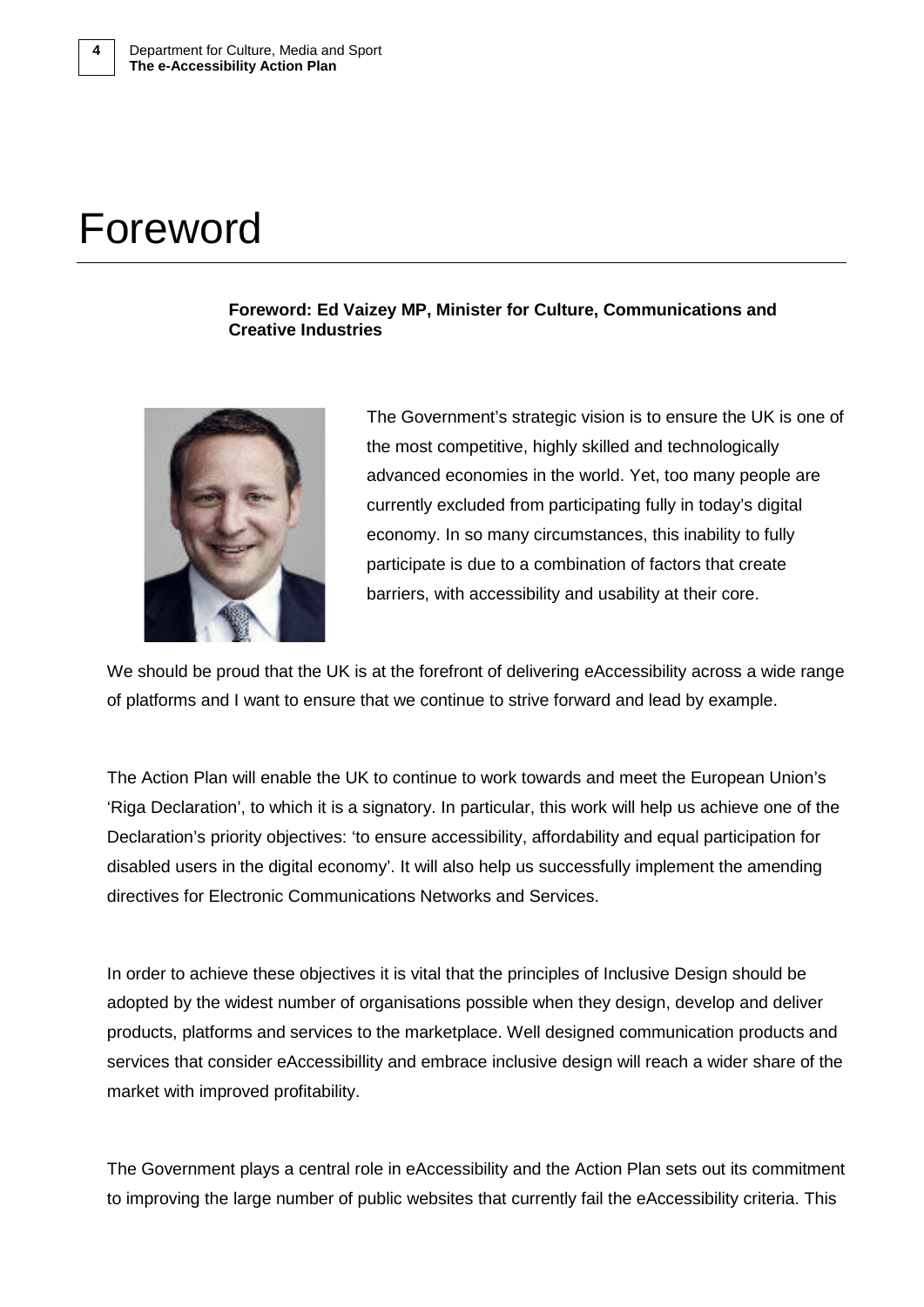is one area that I am determined to make significant inroads into – and we will do so. Government will need to embody the eAccessibility agenda as it delivers more and more services online. This will not only be more efficient and cost effective, but will also provide greater choice as well as services that are more personal and tailored to individual needs. This public service delivery agenda is in part being led by the UK's Digital Champion, Martha Lane Fox. I can think of no one better to help install the eAccessibility principles at the core of central government thinking.

But Government cannot do everything. We have a clear and supportive regulatory framework for eAccessibility and Government plays its part in legislating where necessary - but regulation is a blunt instrument. My hope for the work of the eAccessibility Forum and the Action Plan establishes are new collaborations and partnerships between business, the voluntary sector and the government, to move the agenda forward. I am grateful to all the Forum members for their engagement and support in pushing forward this agenda. I look forward to us all working together to deliver the plan. It is these opportunities and relationships that will truly make the difference.

 $5400$ 

**Ed Vaizey Minister for Culture, Communications and Creative Industries**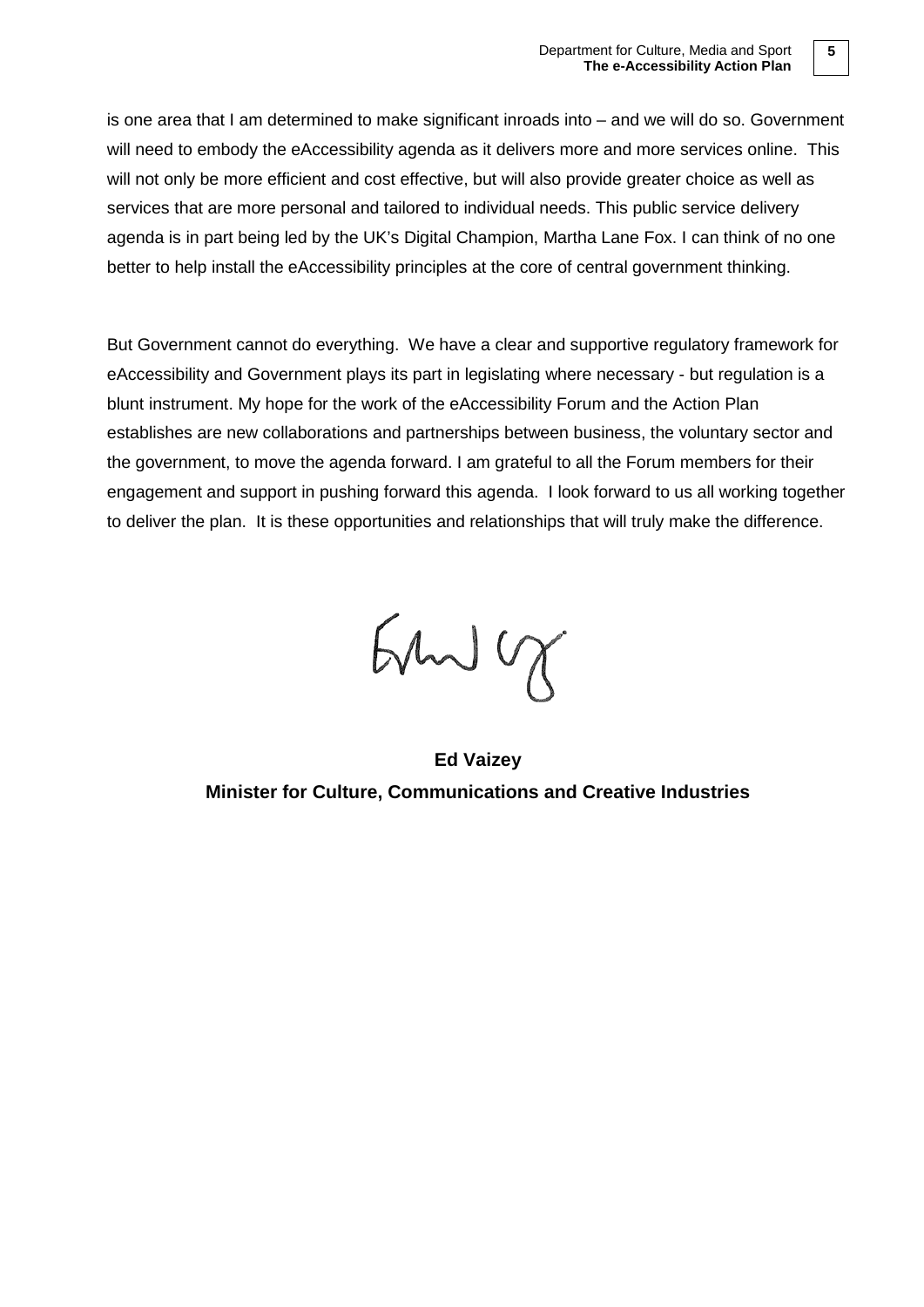## The Action Plan's Purpose

The success of the digital economy depends on making sure that everyone can contribute to it and everyone can benefit from it. Too many people are currently excluded, whether through barriers that exists in the workplace or getting to the workplace, or through difficulties with using the technology that the majority of people now take for granted for entertainment and communication. Sustained effort goes into addressing physical accessibility for disabled people, underpinned by the Disability Discrimination Act and other legislation. In the world of digital communications – such as internet access, mobile telecommunications, television, and radio – there are a plethora of eAccessibility challenges. Addressing those collaboratively between business, the voluntary sector, and government is the purpose of this Action Plan.

Business has much to gain from engaging with eAccessibility. It can open up a wider skilled workforce. It can make it easier to deal with a wide range of consumers. There are different ways to achieve this goal, from building in core accessibility functionality to creating an open platform to enable specialist organisations to provide a wide range of solutions, both of which can make ICT products and services more accessible and successful. And any business which uses a business for marketing or sales can benefit from accessible website design. In the field of electronic communications services the UK is in the forefront of delivery in Europe, and among the best globally. UK business is therefore well placed to exploit the opportunities opening up from the requirement across the EU for equivalence of access for disabled people to communications services.

It is the responsibility of Government to make sure that we have a clear and supportive regulatory framework that legislates where necessary (and only where necessary). A current task is to transpose the Directives which amend the framework legislation for electronic communications networks and services. These include a new emphasis on eAccessibility and in particular a requirement to deliver equivalence of access for disabled people. Working through what that means in practice is one area for the Action Plan. Regulation can often be a blunt instrument, so the ability to use the eAccessibility Forum to address the practical challenges of delivering equivalence of access provides the UK with a pragmatic approach to implementing what is needed. The Forum can also act as a sounding board for both Government and the regulator in considering future regulatory proposals, with specific actions captured in the Action Plan.

Technology is continually advancing in what it can offer. For eAccessibility this is a doubleedged sword. It opens up new ways of meeting the needs of disabled people – but it also risks continually raising new barriers. As a matter of principle designing in accessibility should reduce the number of new problems for which we need to find an "equivalent" solution. Learning from current applications rather than repeating old problems should be common sense. For example, in the world of digital television there is an established code for designing easy to use remote controls for standard definition and High Definition TV – but these need to be taken forward and applied for 3DTV and for connected TV (such as YouView). In one sense the Action Plan will never be complete as there will always be more that can be done. For the first stage we are looking for a step change in eAccessibility by the time of the Olympics and Paralympics in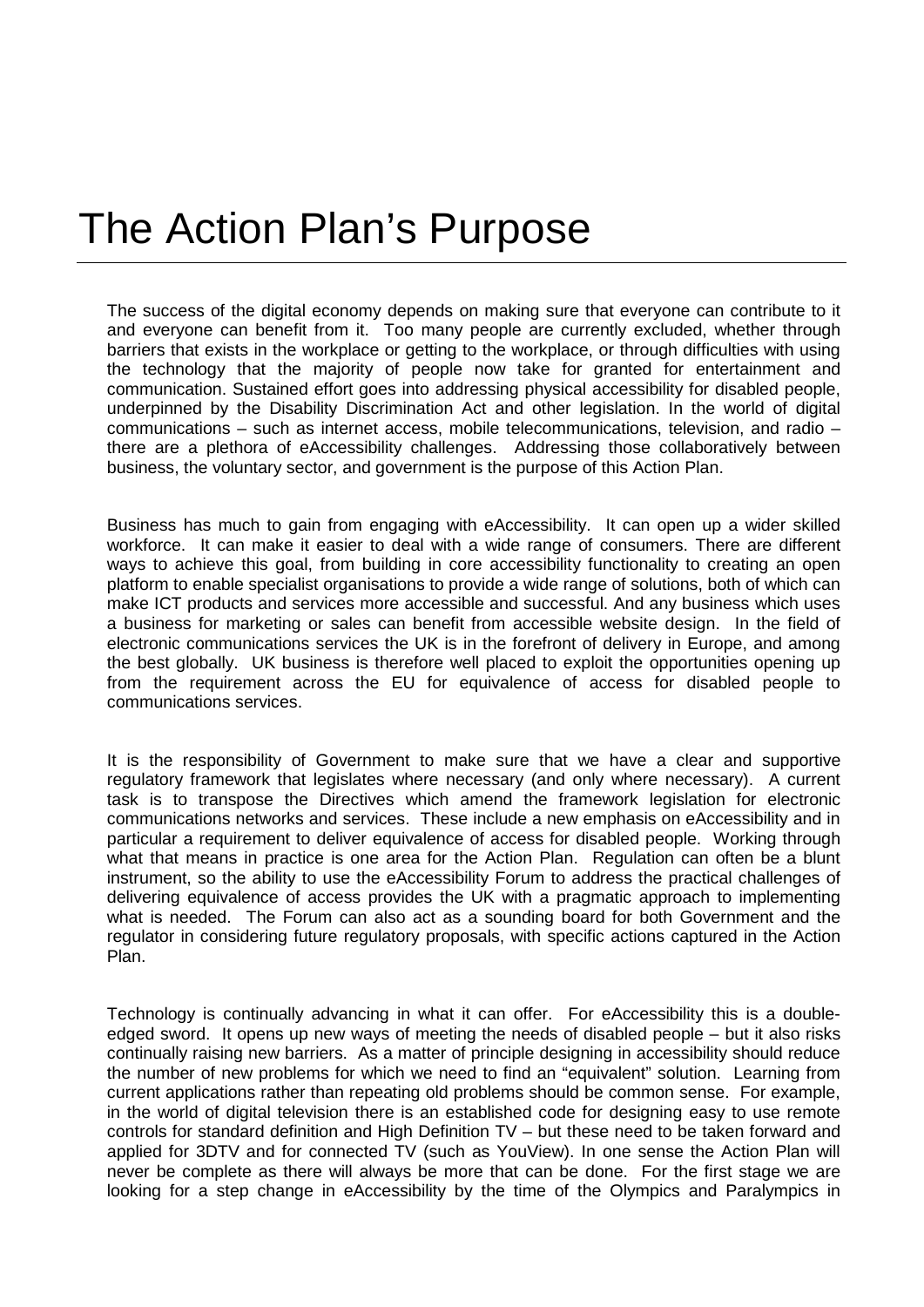summer 2012. In the same timeframe RaceOnline 2012 is looking to persuade as many people as possible to go online, and by the end of 2012 we will have completed digital TV switchover.

What might that step change look like? It will have developed practical responses to the 16 recommendations made by the Consumer Expert Group in their report Barriers to accessing the internet for disabled people. Many of these recommendations about better access to assistive technology, better information about what is available, better website design, and better training for web designers. It will have addressed the challenges on eAccessibility posed by Martha Lane Fox in the Manifesto for a Networked Nation. It will also have seen a shift towards more software solutions that enable mainstream products and services to be used by disabled people. And it will see the principles of eAccessibility applied over a range of content, not just what is available over the internet.

The eAccessibility Action Plan will be a live document that is updated on a quarterly basis. This will enable us to track our successes in the promotion of inclusive design and how we are removing the e-accessibility barriers that have to date led to digital exclusion. As a live document, it will remain current and, as such, relevant to the dynamic changes in the technology marketplace - as we are able to add new initiatives and ideas as we progress and meet milestones.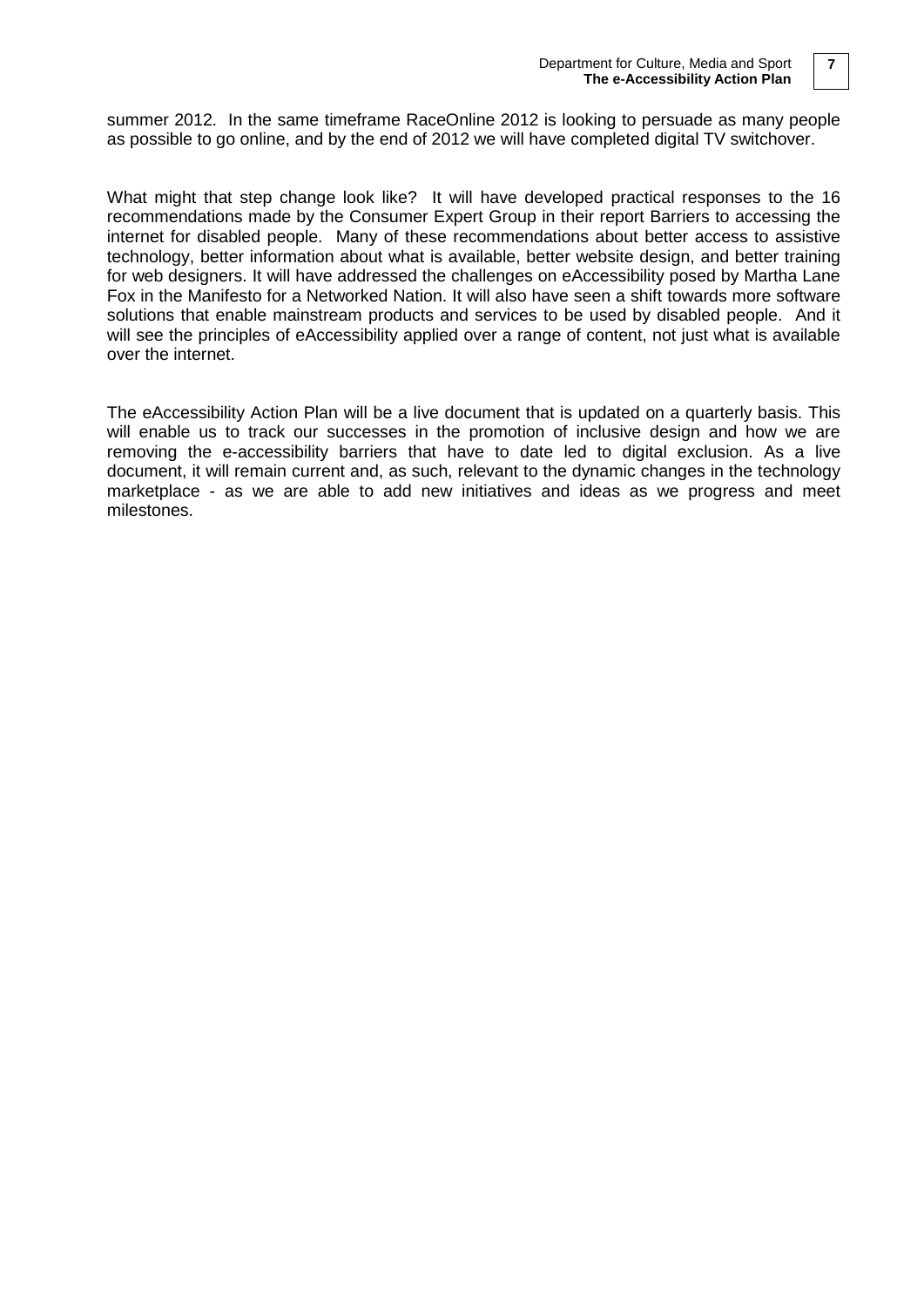# eAccessibility Work Streams

To help structure and focus the Action Plan, tasks have been grouped into five work streams. These are:

#### **1. Regulatory Work Stream**

The agenda for this will principally be set by Government. It will set clearly how Government, business, consumers and the voluntary sector work together to develop and implement a clear regulatory framework to support eAccessibility. The initial tasks relate to the transposition of the EU Directives amending the Framework Directives for Electronic Communications Networks and Services into UK law by the 25th May, 2011, and to the application of public procurement standards.

#### **2. Accessible Consumer Technology and Digital Equipment Work Stream**

This work stream will focus on hardware and software for accessing web based services and wider use of computers. It will look at current solutions, such as screen readers and Braille keyboards and consider how they can be made more affordable. It will look at how to build inclusive design into new products and services where appropriate as well as how to make required specialist solutions affordable and easy to access. It will develop key messages for use by business and the voluntary sector in improving eAccessibility. It will look at how best to encourage the use of open standards.

#### **3. Websites Services Work Stream**

Websites are the gateway to almost every business, voluntary organisation, or provider of information about public services. Whether or not they are direct sales and marketing tools, they are key contributors to the financial efficiency of each body. A well designed website draws in more users, and reduces the need for other means of customer support such as call centres. Although there are internationally recognised standards and guidelines of website accessibility, these are poorly adhered to by the public sector or by the private sector. This work stream will explore the reasons for this and assist both government and private sector to develop websites and online services that conform appropriately to web standards, guidelines and best practices, such as WCAG 2.0 AA and relevant W3C specifications. It will also take forward plans for a One Stop Shop for information on eAccessibility, and look at how the website designers of tomorrow can be trained to design accessibility into their products and services.

#### **4. Accessible Content Work Stream**

This work stream will continue to promote the usability and accessibility of digital content across non-web based media. For digital television this work is well-established through the DTV receivers Usability Action Plan which has operated since 2006. The eAccessibility Action Plan will refer to these activities as a reminder to learn and apply lessons from the TV sector to other digital technologies, particularly as convergence and integration advances. For digital radio, the report by the Consumer Expert Group published on 14 September 2010 highlights a number of practical problems around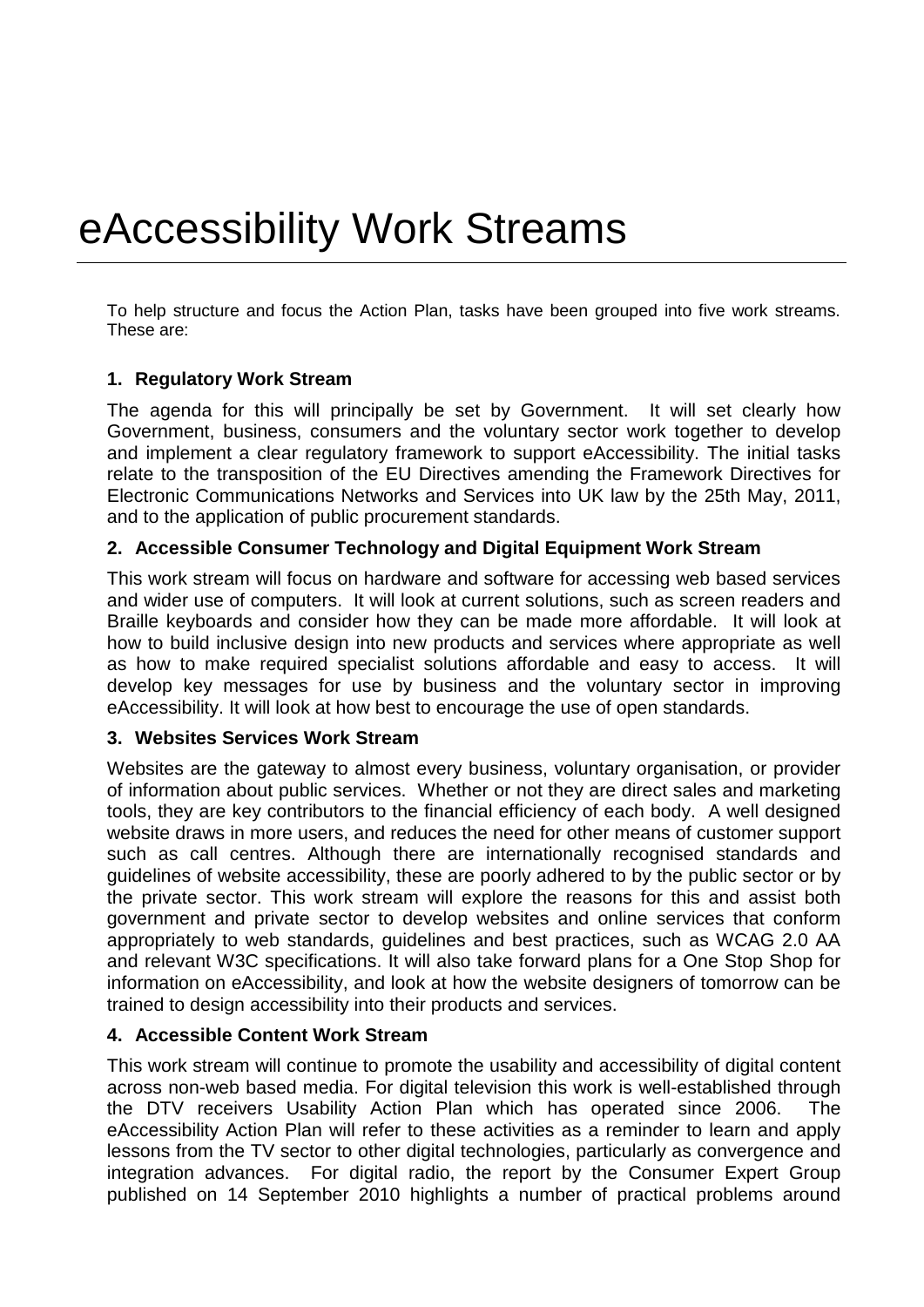usability accessibility which need to be addressed if the vast majority of services are to be available on digital platforms only. The Government will respond to that report shortly and set out how to tackle the accessibility issues. There has for some time been a recognition that there are particular issues with eAccessibility in the publishing sector which will now be taken forward by a designated stakeholders group drawn from the publishing sector under BIS chairmanship. Videogames technology offers potentially exciting new ways for people with disabilities to interact with communications services, and also to provide new ways of helping people communicate for whom the written word is difficult.

#### **5. Awareness and Promotion Work Stream**

There is already much good practice and examples of practical applications of eAccessibility. However, the wide membership of the eAccessibility Forum offers real potential to promote greater awareness and understanding of the benefits to business of embedding eAccessibility. This work stream will develop key messages for use by business and the voluntary sector in improving eAccessibility. It will complement the work of RaceOnline 2012 in encouraging as many people as possible to go online, and it will support the wider work of Martha Lane Fox as the UK Digital Champion to improve the delivery of public services. Working together nationally, regionally and locally strengthens the objectives and successes of the Big Society.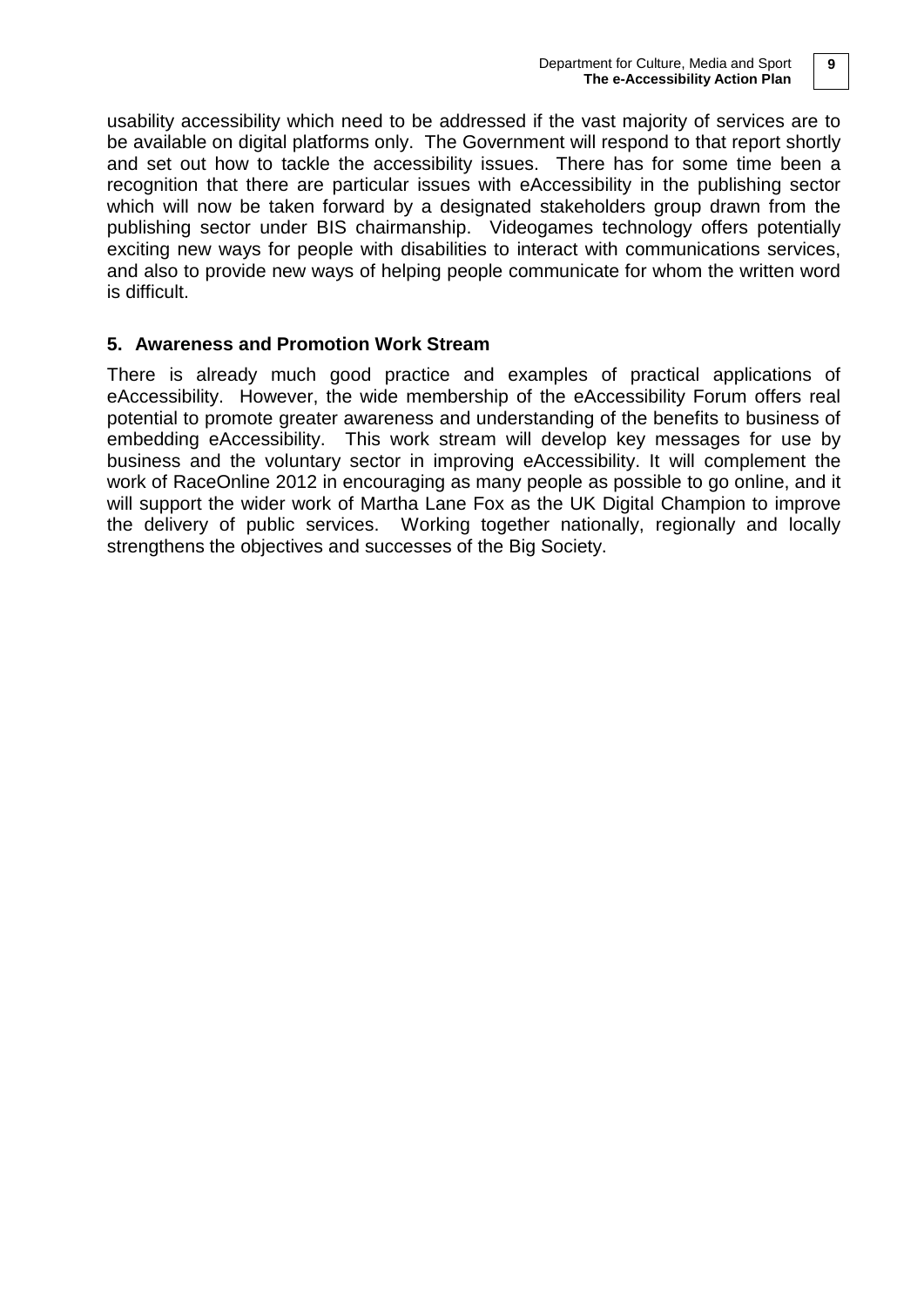## eAccessibility Forum: expert groups

The eAccessibility Forum will work where appropriate through small groups of experts in order to get the deeper levels of engagement required from specific communities and for those communities to have a voice within the Forum.

#### **1. Web Education**

As there are currently no standards or regulation specific to web education in the UK, the principles of Open Web Education as articulated by the W3C group, the Open Web Education Alliance (OWEA) will underpin the work of the Forum. This group will be tasked with the liaison of the OWEA members and UK Educators across Schools, Colleges and Higher Education.

#### **2. Accessibility and Web Standards**

Although the Forum has experts in these areas, there are also many Web Standards and Accessibility professionals and advocates dispersed all around the world who would not be available to take part in the Forum, but who can be called upon to provide advice, input and feedback on any of the work being done by the Forum in a timely and efficient manner.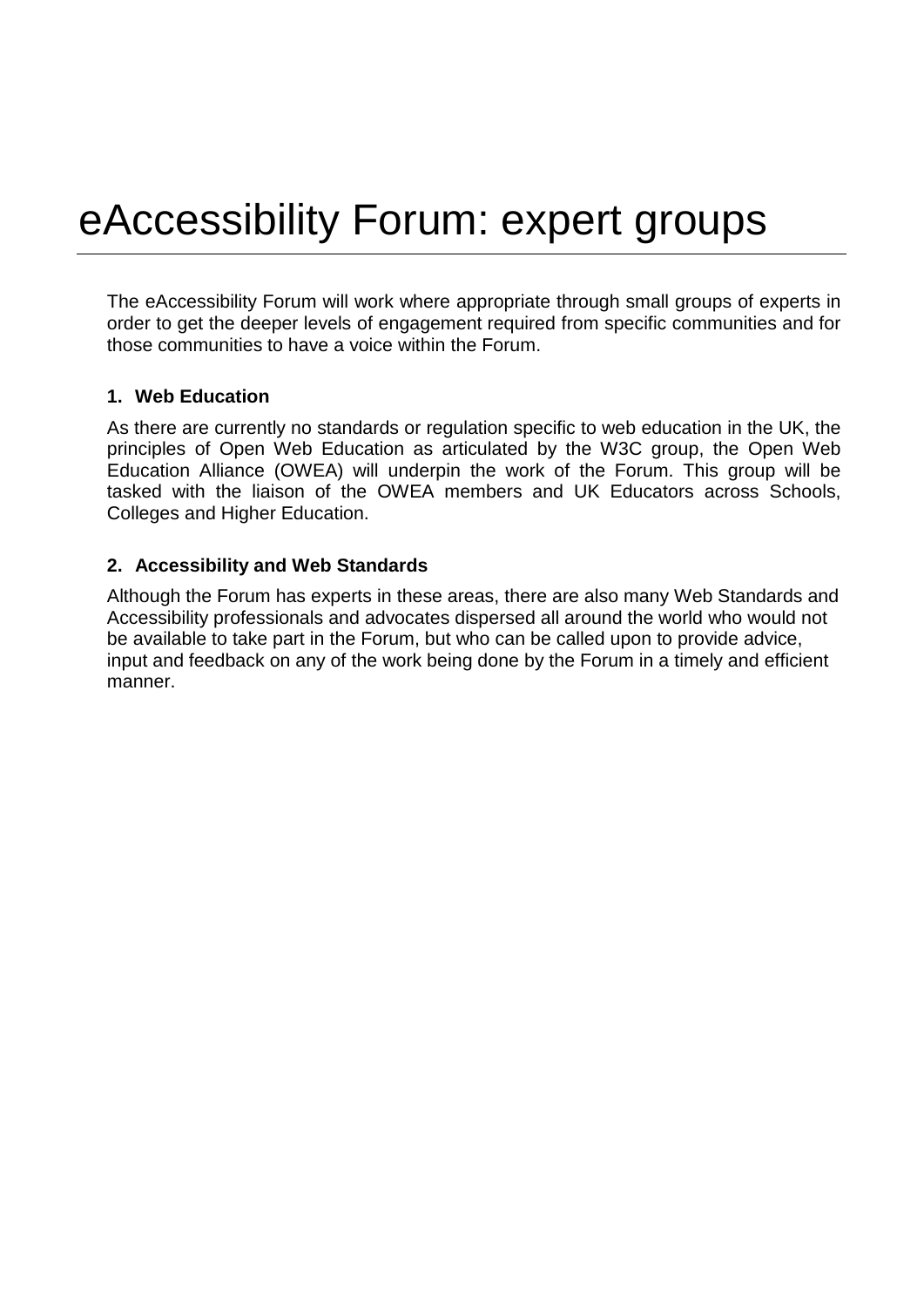**11**

## The eAccessibility Action Plan: Detail

## **1. Regulatory Work Stream**

The work stream will help delivery of a clear regulatory framework for businesses and the voluntary sector to operate in.

|       | <b>Task</b>                                                                                                                    | <b>Action</b>                                                                             | <b>Timing</b> | <b>Status</b> |
|-------|--------------------------------------------------------------------------------------------------------------------------------|-------------------------------------------------------------------------------------------|---------------|---------------|
| 1.1   | <b>UK Government To</b><br><b>Implement Framework</b><br><b>Review</b>                                                         |                                                                                           |               |               |
|       | Implementation of the revised<br>European framework on<br><b>Electronic Communications</b>                                     |                                                                                           |               |               |
| 1.1.1 | <b>Public Consultation on overall</b><br>approach                                                                              | Responses from<br>stakeholders                                                            | Q4, 2010      | Completed     |
| 1.1.2 | Publication of proposals for<br>implementation including on<br>equivalence of access                                           | BIS to publish<br>statement                                                               | Q1, 2011      | Completed     |
| 1.1.3 | Complete statutory process<br>for transposition of amending<br>Directives.                                                     | SI to come into<br>force                                                                  | Q2, 2011      | Completed     |
| 1.2   | <b>EU Standards</b>                                                                                                            |                                                                                           |               |               |
| 1.2.1 | Government to consider the<br>role standards play in<br>achieving beneficial<br>eAccessibility outcomes in<br>the marketplace. | BSI to publish a UK<br>ICT procurement<br>standard, to<br>include<br>eAccessibility       | Q4, 2010      | Completed     |
|       |                                                                                                                                | <b>BSI</b> to circulate the<br>draft standard<br>BS8878 to the<br>Forum for<br>discussion | Q3, 2010      | Completed     |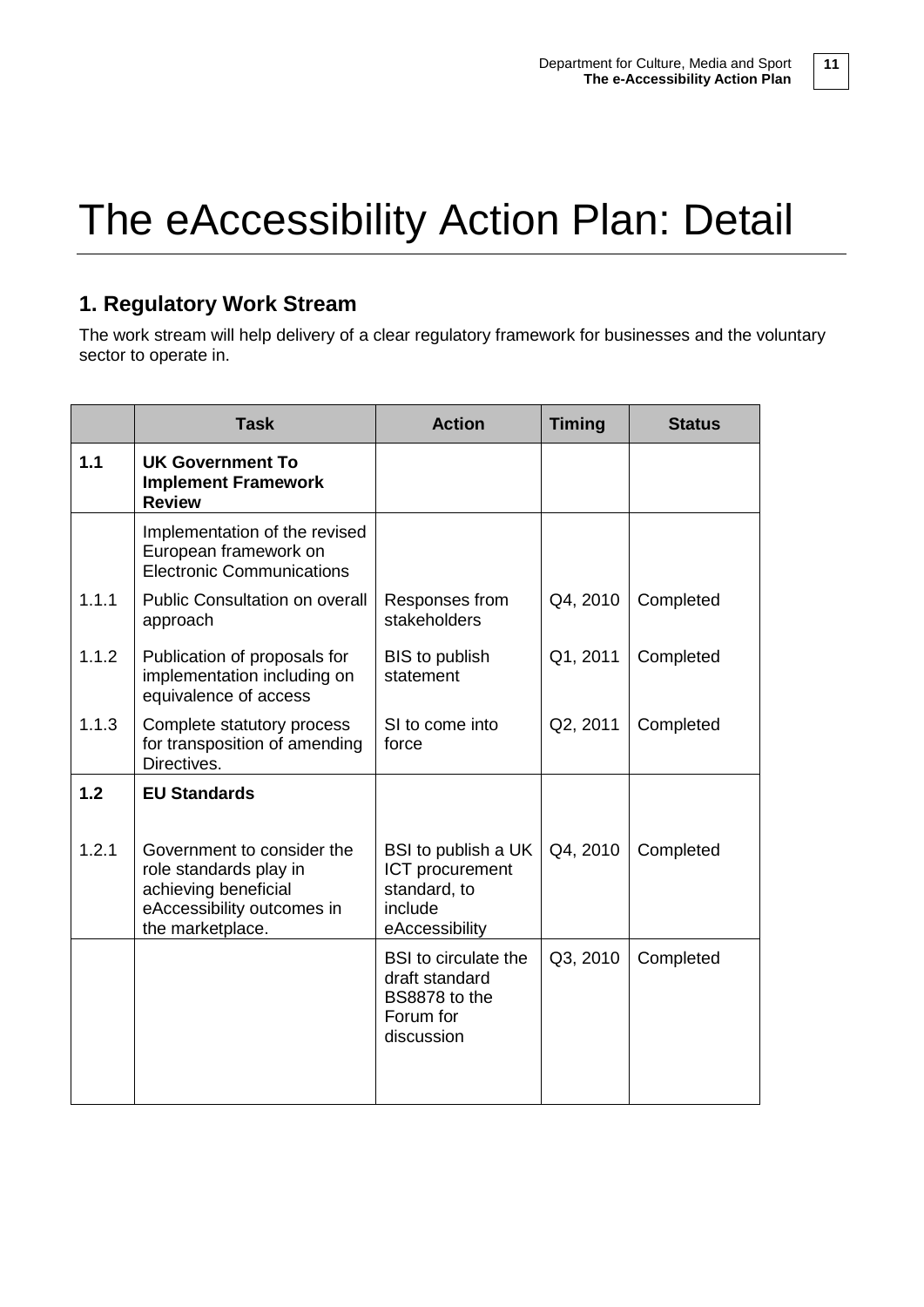|       | <b>Task</b>                                                                                                                                                                                                                                                                                                                         | <b>Action</b>                                                                                                                           | <b>Timing</b> | <b>Status</b> |
|-------|-------------------------------------------------------------------------------------------------------------------------------------------------------------------------------------------------------------------------------------------------------------------------------------------------------------------------------------|-----------------------------------------------------------------------------------------------------------------------------------------|---------------|---------------|
| 1.3   | <b>Accessibility in Public</b><br><b>Procurement</b>                                                                                                                                                                                                                                                                                |                                                                                                                                         |               |               |
| 1.3.1 | The OGC to review how<br>Government can modify its<br>ICT procurement processes<br>in line with the eAccessibility<br>principles in order to benefit<br>from both the innovations and<br>cost savings that would be<br>derived from engagement<br>with the SME marketplace.                                                         | Consult with OGC<br>and COI to<br>determine the<br>viability of widening<br>their remit to<br>shared<br>responsibility in this<br>area. | Q1, 2011      | Completed     |
|       |                                                                                                                                                                                                                                                                                                                                     | OGC to build<br>accessibility into<br>guidance material                                                                                 | Q3, 2011      | On Track      |
| 1.3.2 | <b>Business Taskforce for</b><br>Accessible Technology are<br>currently working with their<br>members to produce the<br><b>BTAT Accessible ICT</b><br>Procurement Specification,<br>which aims to provide<br>organisations with best<br>practice and support in<br>ensuring all procurements<br>actively consider<br>accessibility. | Microsoft and<br>BTAT to run an<br>Accessibility event<br>22 <sup>nd</sup> March 2011 at<br>Microsoft London<br>Offices.                | Q1, 2011      | Completed     |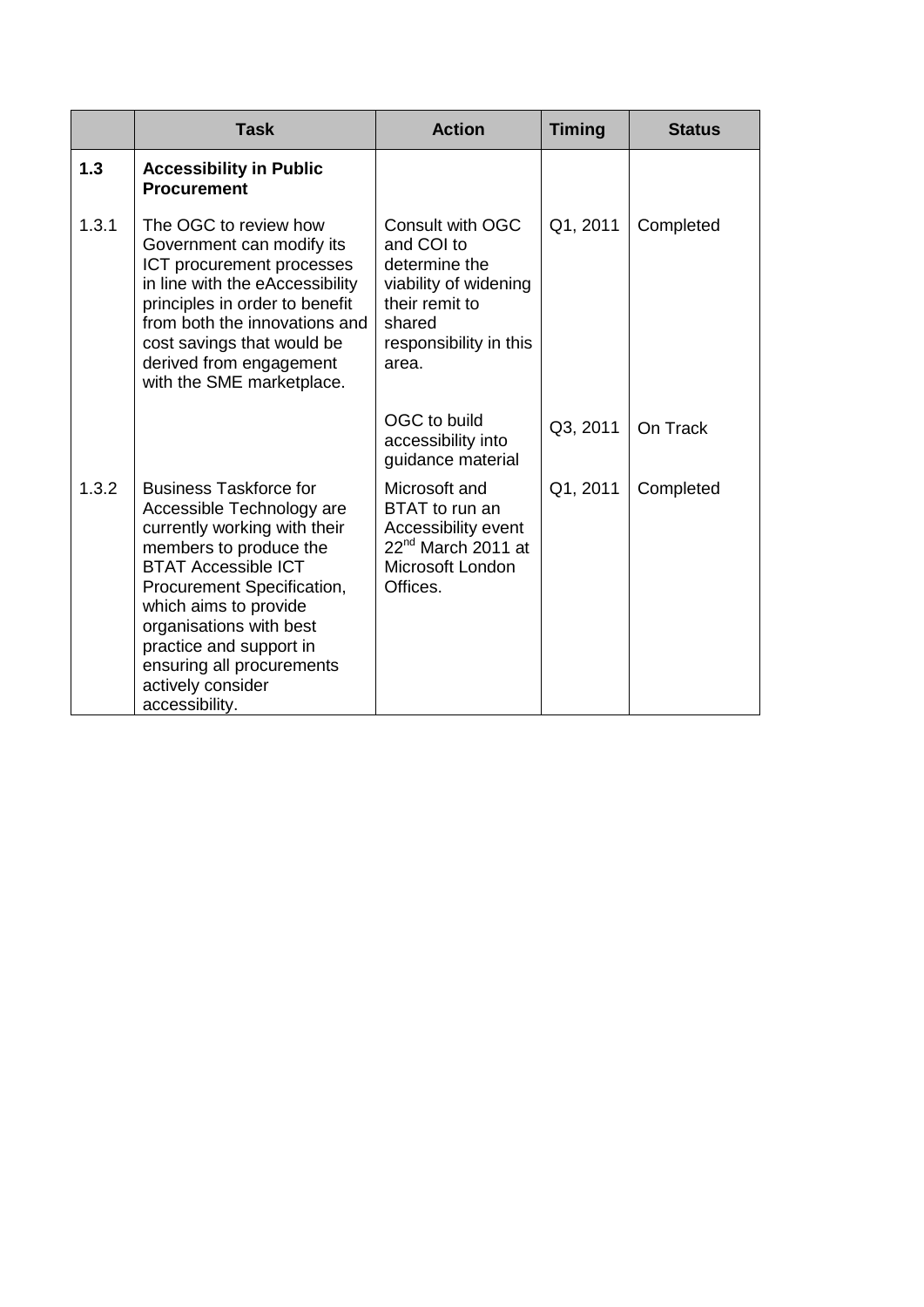## **2. Accessible Consumer Technology and Digital Equipment Work Stream**

The work stream will look at what consumer technology and digital equipment is on the market and how issues surrounding affordability and availability of assistive technologies can be overcome.

|              | <b>Task</b>                                                                                                                                                                                      | <b>Action</b>                                                                                                                                                                                                             | <b>Timing</b>        | <b>Status</b>                                                                                                        |
|--------------|--------------------------------------------------------------------------------------------------------------------------------------------------------------------------------------------------|---------------------------------------------------------------------------------------------------------------------------------------------------------------------------------------------------------------------------|----------------------|----------------------------------------------------------------------------------------------------------------------|
| 2.1<br>2.1.1 | <b>Inclusive Design in</b><br><b>Technology Products</b><br>Encourage Inclusive Design<br>principles in hardware and<br>software and highlight how<br>this will benefit the wider<br>marketplace | Report from One<br>Voice Coalition,<br>Finalise report                                                                                                                                                                    | Q2, 2011<br>Q3, 2011 | Draft report<br>presented to<br>e-access 11<br>on 28 June                                                            |
| 2.1.2        | Identify the statistical and<br>cost indices of implementing<br>Inclusive Design across<br>Government, Business and<br>the Voluntary Sector.                                                     | <b>Report from One</b><br><b>Voice Coalition</b>                                                                                                                                                                          | Q3, 2011             | On Track                                                                                                             |
| 2.1.3        | Work with the AT and<br>Accessibility communities to<br>determine how better to meet<br>the needs of disabled users                                                                              | Workshops - Invite<br>innovative AT<br>Developers who<br>are currently using<br>Open Standards to<br>present best<br>practices and<br>discuss how they<br>got their products<br>to market and<br>continue to<br>innovate. | Q1, 2011             | First workshop<br>held.<br>Further work<br>due by Col<br>and ODI<br>working<br>together<br>Linked to<br>Action 3.1.3 |
| 2.1.4        | Encourage developer days<br>with Martha Lane Fox's Race<br>Online campaign which will<br>focus on creating new<br>software and applications.                                                     | Google - Two<br>Developer Days                                                                                                                                                                                            | Q2, 2011             | Completed                                                                                                            |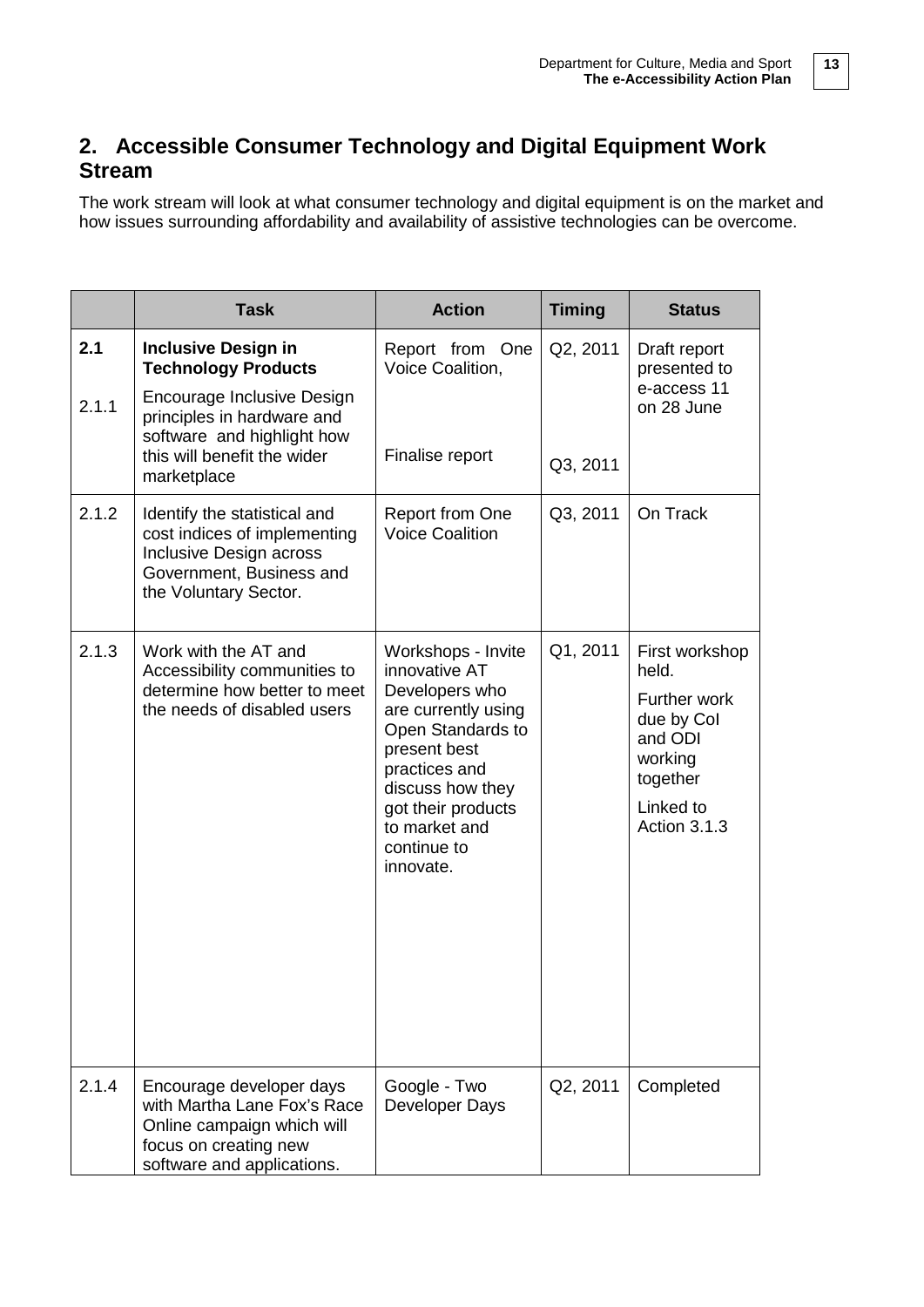|       | <b>Task</b>                                                                                                                                                                                                                                                                                          | <b>Action</b>                                                                                                                                             | <b>Timing</b> | <b>Status</b>                                                                               |
|-------|------------------------------------------------------------------------------------------------------------------------------------------------------------------------------------------------------------------------------------------------------------------------------------------------------|-----------------------------------------------------------------------------------------------------------------------------------------------------------|---------------|---------------------------------------------------------------------------------------------|
| 2.1.5 | Create an open platform on<br>which other companies can<br>develop and create a partner<br>ecosystem which will develop<br>a wide range of different<br>solutions which will ensure<br>choice, a competitive<br>environment and produce a<br>range of solutions for citizens<br>with different needs | Microsoft to<br>continue to work<br>with UK SMEs who<br>develop specialist<br>accessibility<br>products and<br>services.                                  | Q3, 2011      | On Track                                                                                    |
|       | <b>Reducing Cost Barriers to</b><br><b>Assistive Technology</b>                                                                                                                                                                                                                                      |                                                                                                                                                           |               |                                                                                             |
| 2.2.1 | Consider alternative funding<br>models to encourage<br>innovation in the manufacture<br>and distribution of products<br>and services that meet<br>eAccessibility criteria, but are<br>currently not available in the<br>marketplace                                                                  | Agree with DWP<br>ODI how to lower<br>the costs for the<br><b>Access to Work</b><br>scheme                                                                | Q2, 2011      | Some<br>progress made<br>but more to do<br>One Voice<br>working to<br>deliver in Q4<br>2011 |
|       |                                                                                                                                                                                                                                                                                                      | Report on<br>alternative funding<br>models and<br>benefits for<br>business.                                                                               | Q2, 2011      |                                                                                             |
| 2.2.2 | Spread awareness of current<br>research into assistive<br>technology into the<br>marketplace.                                                                                                                                                                                                        | Engage with the<br><b>EPSRC on how its</b><br>assistive<br>technology<br>programme can fit<br>with the overall<br>government<br>eAccessibility<br>agenda. | Q2, 2011      | initial<br>Conversations<br>have taken<br>place                                             |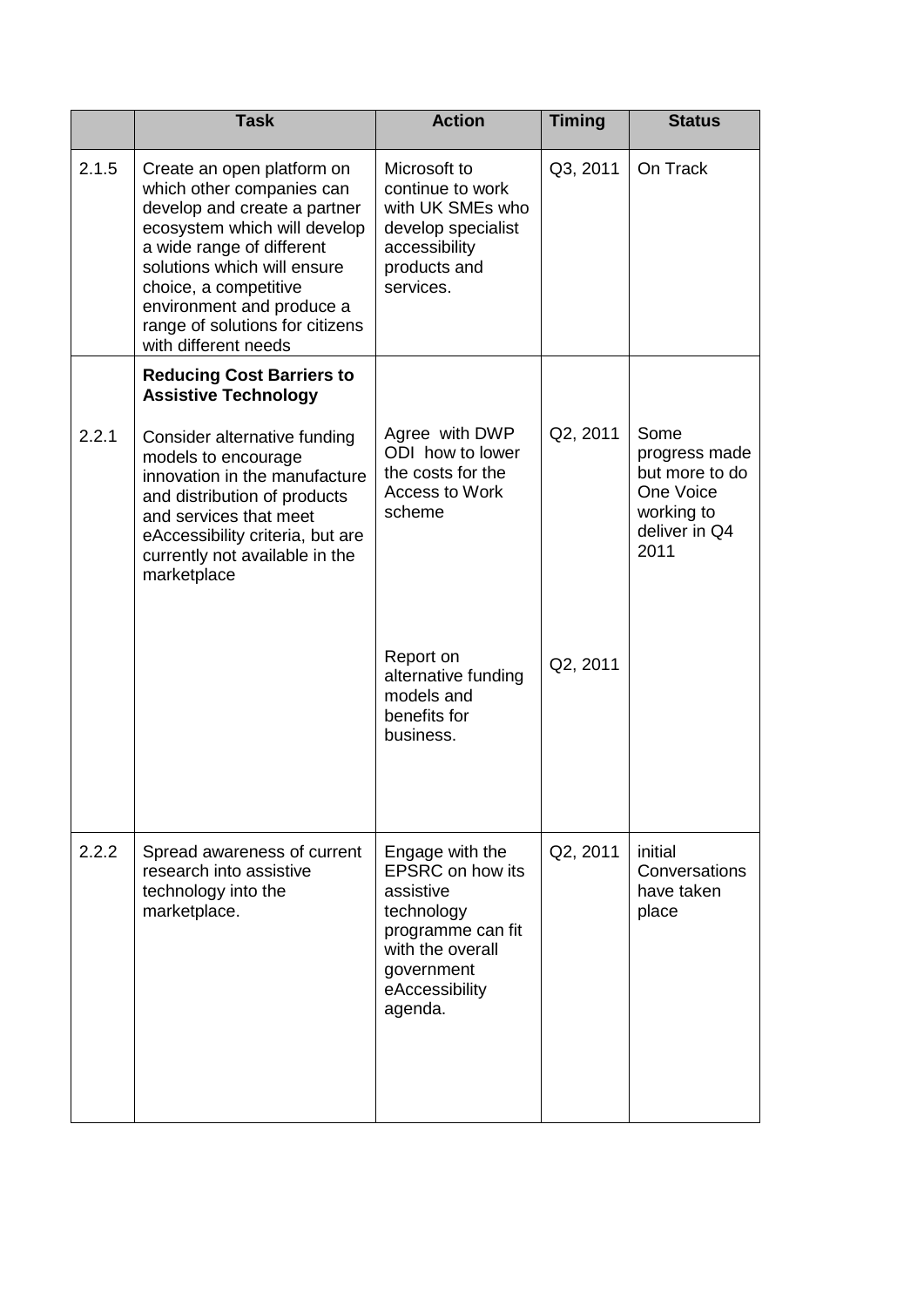|       | <b>Task</b>                                                                                                                                                                     | <b>Action</b>                                                                                                                                                 | <b>Timing</b> | <b>Status</b>                                                                           |
|-------|---------------------------------------------------------------------------------------------------------------------------------------------------------------------------------|---------------------------------------------------------------------------------------------------------------------------------------------------------------|---------------|-----------------------------------------------------------------------------------------|
| 2.2.3 | Develop low cost computer<br>equipment with built in<br>accessibility and also<br>accessible peripherals as<br>standard for purchase in<br>retail outlets.                      | <b>COMET</b> to launch<br>low cost PC on the<br>UK High Street.                                                                                               | Q1, 2011      | Now being<br>piloted<br><b>B1Connect</b><br>launching<br>product Q3<br>2011             |
| 2.2.4 | <b>Disabled Students</b><br>Allowance: work with<br>suppliers and stakeholders to<br>ensure that Disabled<br>students are not at a<br>disadvantage when entering<br>university. | Microsoft are<br>working NUS and<br>21 approved<br>suppliers to make<br>sure that students<br>are accessed and<br>provided with a<br>specially prepared<br>PC | Q4, 2011      | On Track                                                                                |
| 2.3   | <b>Improving Training in</b><br><b>Assistive Technologies</b>                                                                                                                   |                                                                                                                                                               |               |                                                                                         |
| 2.3.1 | Investigate how training in AT<br>use can be improved, whilst<br>still ensuring the<br>reduction/removal of barriers<br>to AT training are removed.                             | Recommendations<br>for changes to how<br>consumers can<br>make the most of<br>assistive<br>technology.                                                        | Q1, 2011      | <b>Discussions</b><br>with DWP ODI<br>$ongoing -$<br>expected to<br>conclude Q3<br>2011 |
|       |                                                                                                                                                                                 | Government<br>DCMS/ODI/BIS/DF<br>E to investigate<br>training for<br>employees through<br>the Access to work<br>scheme.                                       | Q3, 2011      | On Track                                                                                |
| 2.2.2 | Spread awareness of current<br>research into assistive<br>technology into the<br>marketplace.                                                                                   | Engage with the<br><b>EPSRC on how its</b><br>assistive<br>technology<br>programme can fit<br>with the overall<br>government<br>eAccessibility<br>agenda.     | Q2, 2011      | initial<br>Conversations<br>have taken<br>place                                         |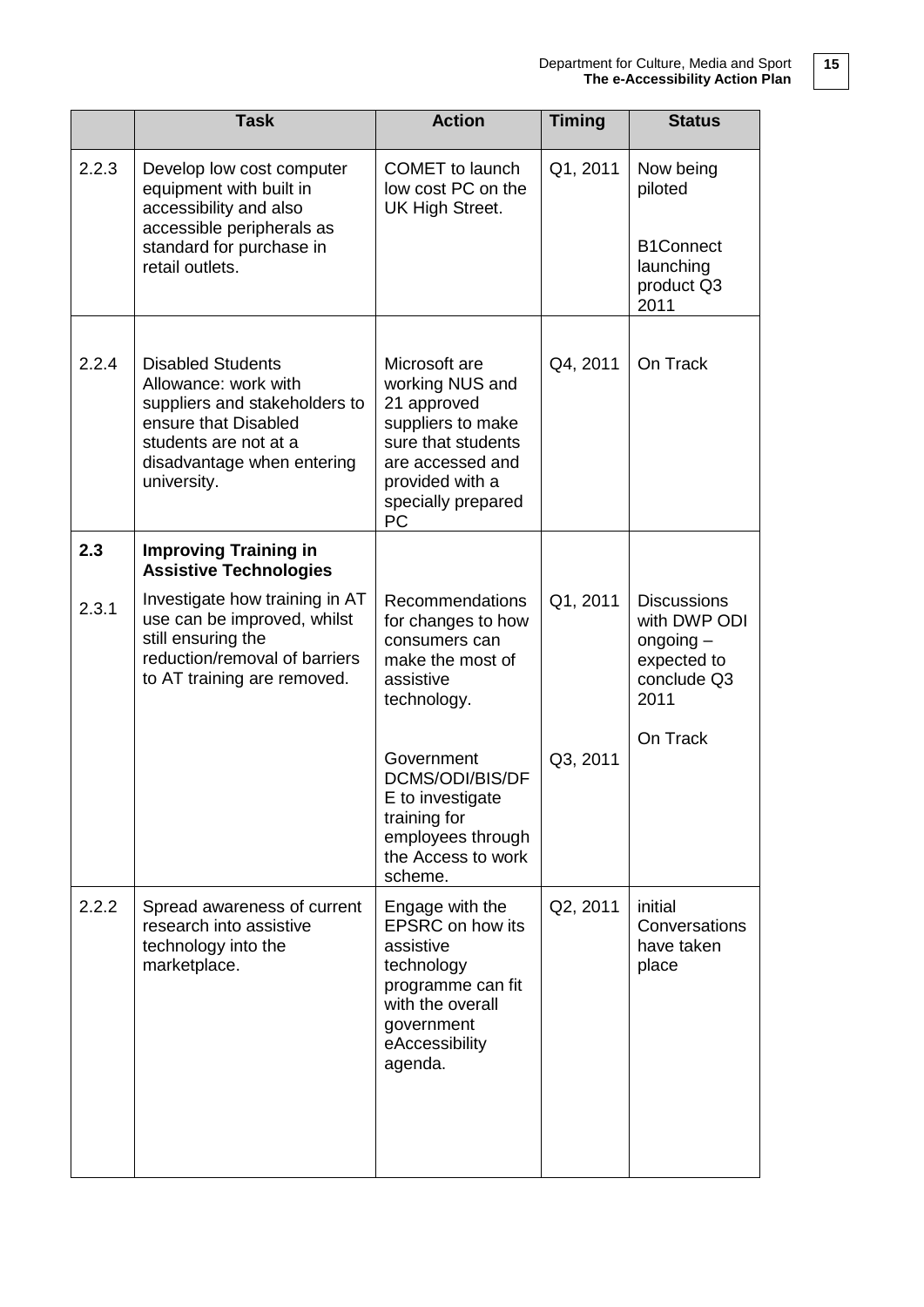|       | <b>Task</b>                                                                                                                                                                                                         | <b>Action</b>                                                                                                                                                      | <b>Timing</b> | <b>Status</b>                                                                              |
|-------|---------------------------------------------------------------------------------------------------------------------------------------------------------------------------------------------------------------------|--------------------------------------------------------------------------------------------------------------------------------------------------------------------|---------------|--------------------------------------------------------------------------------------------|
| 2.3.2 | Manufacturers of Web<br>Authoring Software, Content<br>Management Systems,<br>ecommerce Software and<br>any pre-configured tools used<br>to create websites<br>encouraged to build in<br>accessibility features     | Government to use<br>its influence within<br>the procurement<br>process to only buy<br>equipment and<br>services that<br>conform to<br>accessibility<br>standards. | Q1, 2011      | Agreement on<br>principle - now<br>for ongoing<br>application<br>Linked to<br>action 1.3.1 |
| 2.3.3 | Pilot workshops for visually<br>impaired people to get<br>training in the wide mix of<br>free and lower cost AT<br>products in the marketplace,<br>where such training is<br>currently unavailable.                 | Workshops to be<br>held in stores by<br><b>Action for Blind</b><br>People.                                                                                         | 2011          | Completed                                                                                  |
|       | <b>Action for Blind People</b><br>working with both hardware<br>and software vendors to<br>create workshops that<br>provide visually impaired<br>people with high quality<br>training, affordability and<br>choice. | Nomensa to work<br>with Action for<br>Blind People on<br>workshops                                                                                                 | Q3, 2011      | On Track                                                                                   |
| 2.3.4 | Assistive Technology phase<br>of Home Access Programme<br>Work with designated division<br>of Home Access programme<br>to make sure all Home<br>Access PCs are equipped<br>with basic accessibility<br>software.    | 12,500 students to<br>be accessed and<br>provided with a<br>free<br>PC/Software/tech<br>support and<br>broadband                                                   | Q3, 2011      | On Track                                                                                   |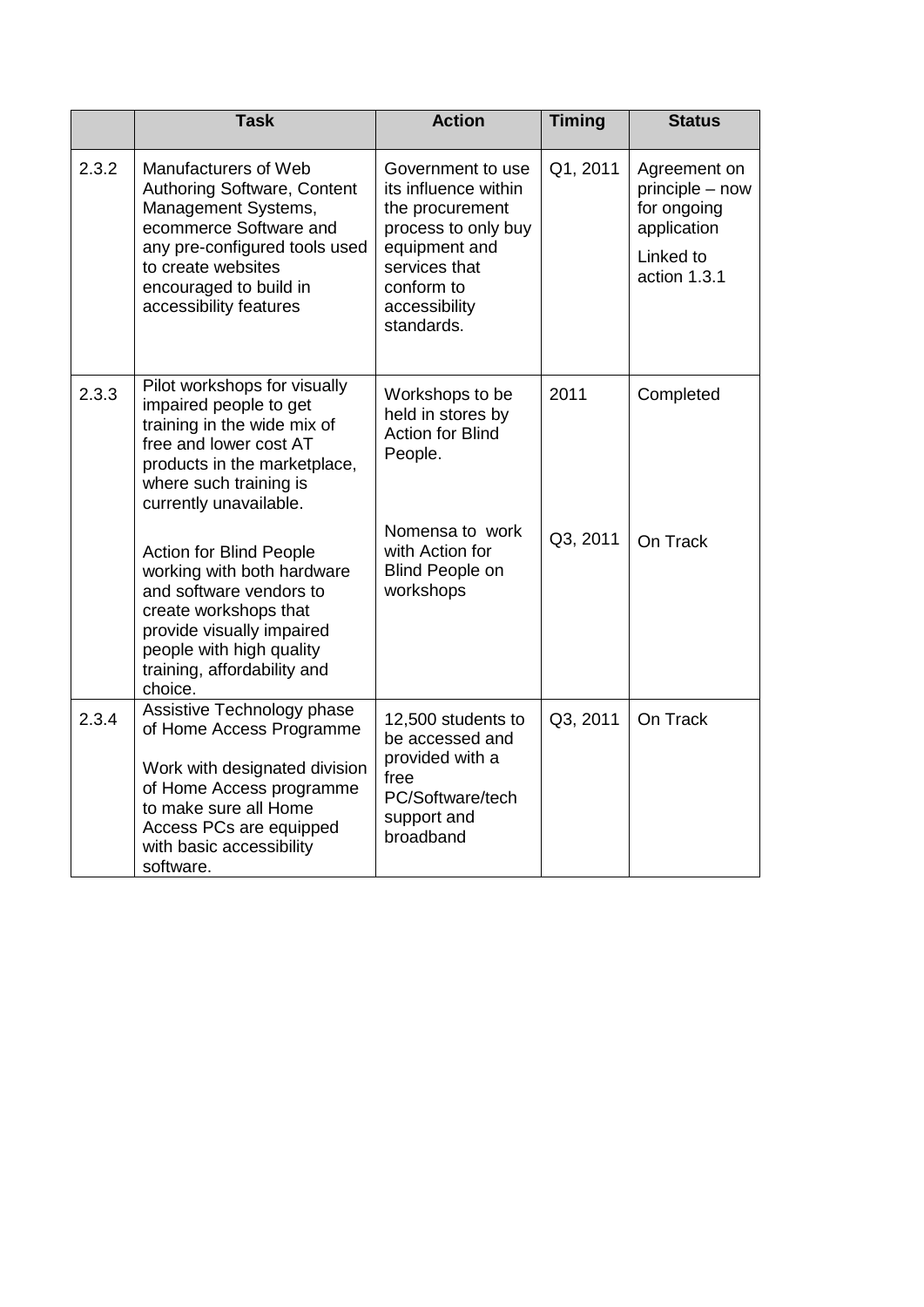**17**

## **3. Websites Services Work Stream**

The work stream will work to make websites in the public and private sector more accessible, and help guide people to websites that are well-designed for their needs.

|       | <b>Task</b>                                                                                                                                                                                                                                                                                                                                                                                                                  | <b>Action</b>                                                                                                                                                                                                                | <b>Timing</b> | <b>Status</b>                                                                                              |
|-------|------------------------------------------------------------------------------------------------------------------------------------------------------------------------------------------------------------------------------------------------------------------------------------------------------------------------------------------------------------------------------------------------------------------------------|------------------------------------------------------------------------------------------------------------------------------------------------------------------------------------------------------------------------------|---------------|------------------------------------------------------------------------------------------------------------|
| 3.1.1 | <b>Develop and Maintain</b><br>eAccessibility in Online<br><b>Services</b><br>Improve accessibility of<br>public websites                                                                                                                                                                                                                                                                                                    | Cabinet Office to<br>set out proposals in<br>response to<br>Manifesto for a<br><b>Networked Nation.</b>                                                                                                                      | Q1, 2011      | Completed                                                                                                  |
| 3.1.2 | Update the current guidance<br>"Delivering Inclusive<br>Websites: Guidance number:<br>TG102" to reflect the Key<br>Elements of eAccessibility<br>and to conform to the latest<br><b>Web Content Accessibility</b><br>Guidelines (WCAG) as set<br>out by the W3C and BS<br>8788, setting timetables for<br>conformance as well as the<br>broader scope for adherence<br>to Inclusive Design principles<br>and best practices. | COI to revise<br><b>TG102 Delivering</b><br>inclusive websites<br>, with advice and<br>feedback from the<br>Accessibility and<br><b>Web Standards</b><br>community as well<br>as the wide<br>Usability and UX<br>communities | Q4, 2010      | Completed                                                                                                  |
| 3.1.3 | Produce guidelines for<br>designers of Public Sector<br>websites to ensure that<br>internal teams responsible for<br>the creation, ongoing<br>development and<br>maintenance of online<br>services have the knowledge<br>and skills necessary to carry<br>the eAccessibility work<br>through and to share<br>knowledge<br>interdepartmentally.                                                                               | Workshops &<br>Training for<br>appropriate staff.                                                                                                                                                                            | Q1, 2011      | Cabinet Office<br>now working<br>with Sandi<br>Wassmer to<br>look at<br>Inclusive<br>Design<br>principals. |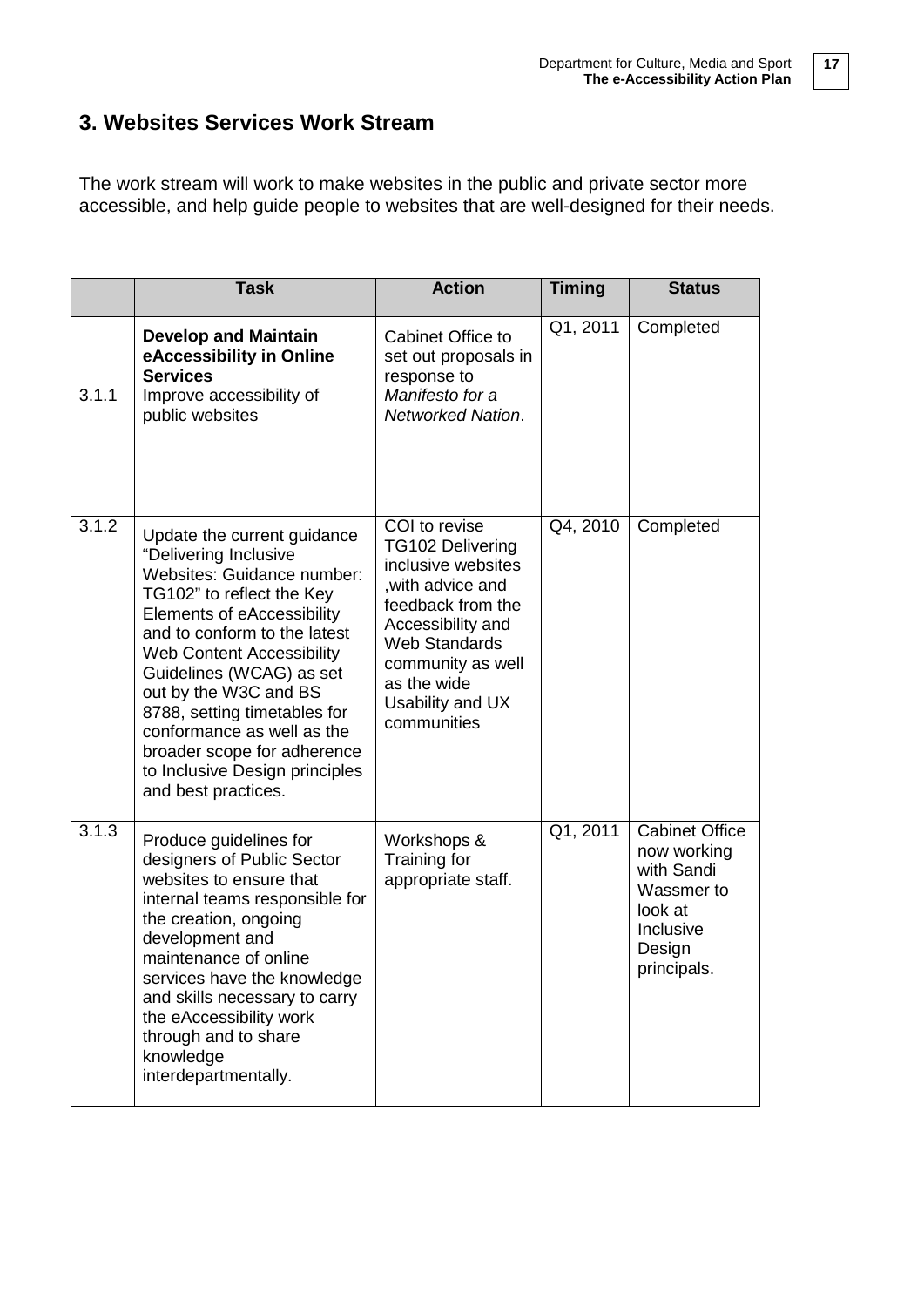| 3.3.1 | <b>Include Accessibility As A</b><br><b>Core Principle In Web-</b><br><b>Related Education Courses</b><br>Encourage educators at all<br>levels, including schools,<br>colleges and higher                                                                                            | BIS to publish<br>guidance for the<br>higher education<br>institutions | Q4, 2010 | Completed |
|-------|--------------------------------------------------------------------------------------------------------------------------------------------------------------------------------------------------------------------------------------------------------------------------------------|------------------------------------------------------------------------|----------|-----------|
|       | education institutions (HEIs)<br>to have Inclusive Design,<br>Open Standards,<br>Accessibility and associated<br>best practices as the<br>fundamental underlying<br>principles in their web-related<br>qualifications and to utilise<br>Open Web Education<br>Curriculum throughout. | Develop further<br>guidance for<br>educational<br>establishments       | Q3, 2011 | On Track  |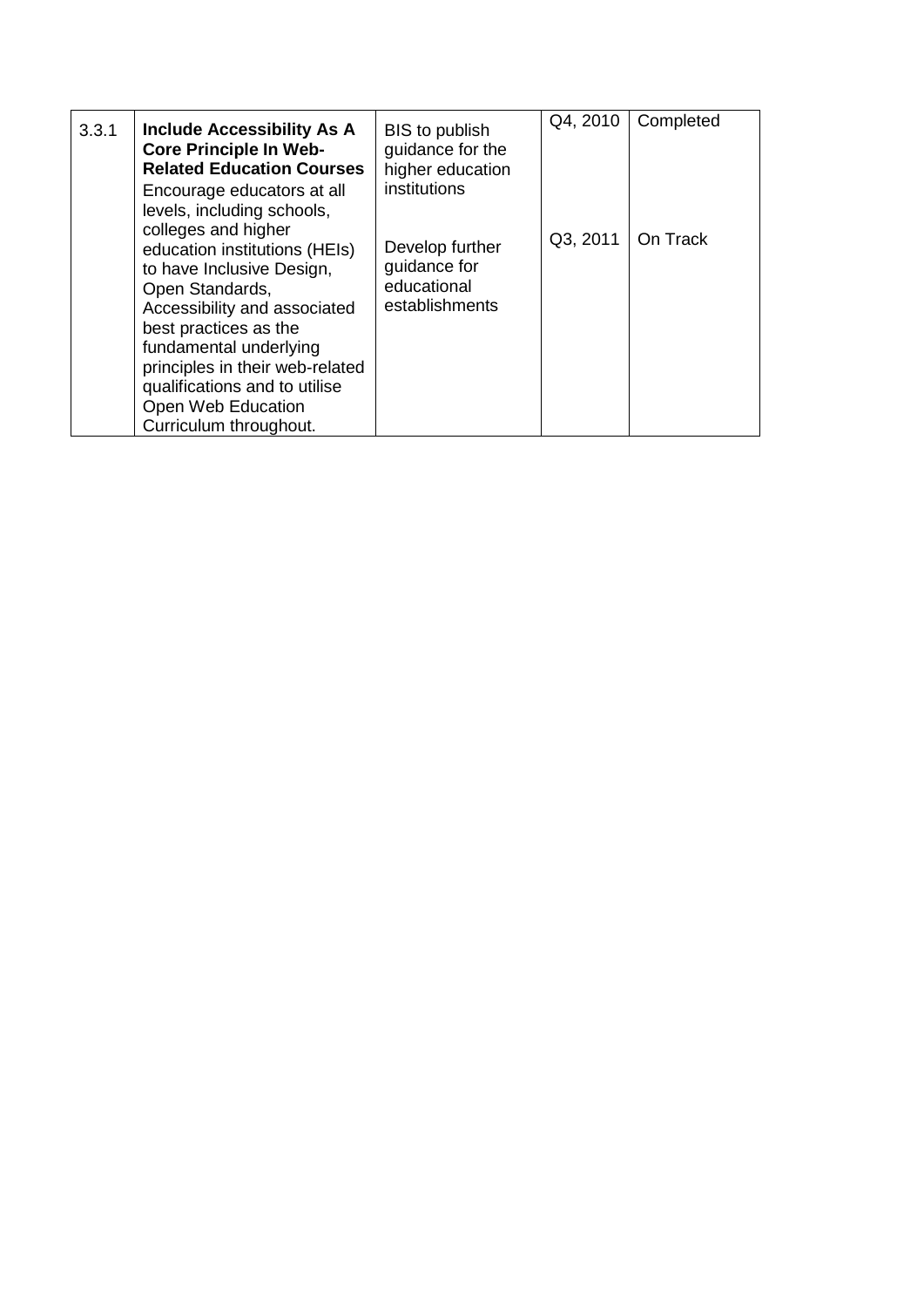## **4. Accessible Content Work Stream**

The work stream will continue to look at issues relating to for television subtitles, audiodescription and other accessibility features; and how a wider selection of publishing material (such as e-books) can be made accessible to the visually impaired.

|              | <b>Task</b>                                                                                                                                                                                                                                                                  | <b>Action</b>                                                           | <b>Timing</b> | <b>Status</b>       |
|--------------|------------------------------------------------------------------------------------------------------------------------------------------------------------------------------------------------------------------------------------------------------------------------------|-------------------------------------------------------------------------|---------------|---------------------|
| 4.1          | <b>Accessibility of Audio</b><br><b>Visual Content in non-Web</b><br>based Media                                                                                                                                                                                             |                                                                         |               |                     |
|              | The tasks for digital television<br>are taken forward through the<br>Usability Action Plan, and<br>similar arrangements are<br>being considered for digital<br>radio. Headlines are<br>summarised here, to<br>encourage cross-learning for<br>eAccessibility to other fields |                                                                         |               |                     |
| 4.1.1        | <b>Television</b>                                                                                                                                                                                                                                                            | <b>Digital Television</b>                                               | Q4, 2010      | Completed           |
|              | Receiver recommendations<br>for accessibility to subtitles,<br>audio description and text to<br>speech, already defined for<br>standard definition and High<br>Definition digital television, to<br>be developed for connected<br>TV.                                        | Group to define<br>requirements for<br>connected TV.                    |               |                     |
| 4.1.2        | Radio                                                                                                                                                                                                                                                                        | Government                                                              | Q4, 2010      | Completed           |
|              | Address accessibility issues<br>raised in Consumer Expert<br>Group report "Digital radio<br>switchover: what's in it for<br>consumers?"                                                                                                                                      | response                                                                |               |                     |
| 4.2<br>4.2.1 | <b>Creation of Accessible</b><br><b>Publishing Material</b>                                                                                                                                                                                                                  |                                                                         |               |                     |
|              | Review the current hardware<br>and software available in the<br>marketplace for Publishing<br>Material to achieve the aims<br>of eAccessibility. Particular<br>attention will be paid to the<br>needs of those with Visual<br>and Cognitive Impairments.                     | Report on<br>alternative<br>accessible formats<br>and new<br>multimedia | Q2,2011       | Now due Q4,<br>2011 |
|              | Investigate and address<br>issues relating to the<br>availability of accessible<br>content for all forms of<br>publishing and markets.                                                                                                                                       | Enabling<br>Technologies<br><b>Discussion Forum</b>                     | Q4, 2011      | On Track            |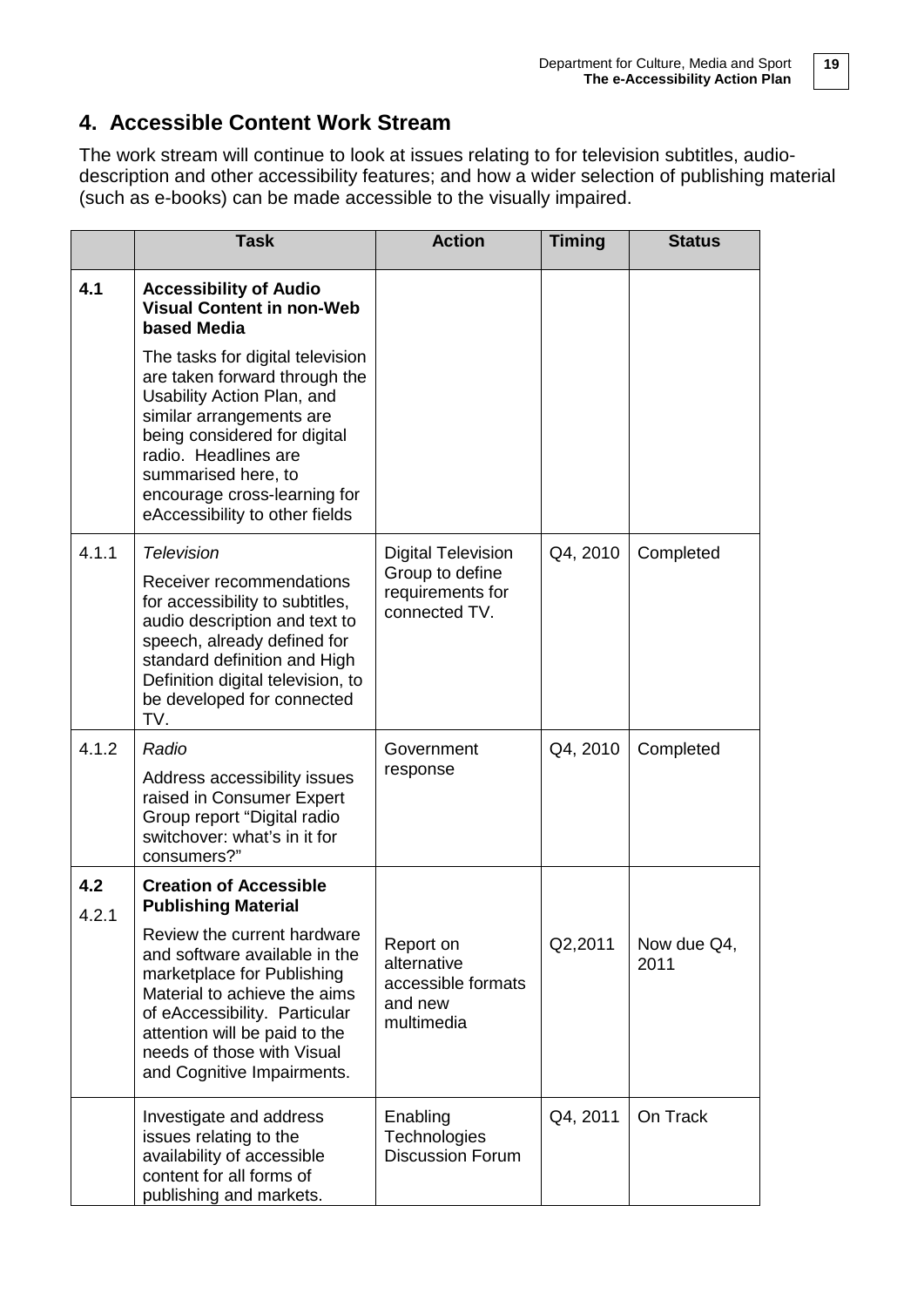|              | <b>Task</b>                                                                                                                                                                                                                            | <b>Action</b>                                                                                                                                                                                                                                                                   | <b>Timing</b> | <b>Status</b>                                                                       |
|--------------|----------------------------------------------------------------------------------------------------------------------------------------------------------------------------------------------------------------------------------------|---------------------------------------------------------------------------------------------------------------------------------------------------------------------------------------------------------------------------------------------------------------------------------|---------------|-------------------------------------------------------------------------------------|
| 4.2.5        | Build on the work to date in<br>both the consumer book pilot<br>(focus) and text book pilot<br>project.                                                                                                                                | Report on<br>accessible content<br>in relation to<br>cognitive decline                                                                                                                                                                                                          | Q3, 2011      | On Track                                                                            |
| 4.3<br>4.3.1 | <b>Gaming Technology to</b><br>meet Educational Needs<br>Investigate how innovations<br>in the Games industry could<br>be used to help disabled and<br>older people take part in<br>education and generally in<br>other walks of life. | SpecialEffect is<br>taking forward its<br>Stargaze pilot<br>project which offers<br>gaze-controlled<br>technology<br>enabling people<br>who have suffered<br>paralysis to<br>operate a computer<br>for communication,<br>independence,<br>work and leisure.                     | Q2,2011       | First phase<br>completed<br>Now exploring<br>opportunities<br>with Forum<br>members |
| 4.3.2        | Take opportunities to<br>promote accessibility through<br>videogames                                                                                                                                                                   | UKIE is exploring<br>ways in which it<br>can work with<br>SpecialEffect to<br>raise its profile and<br>reach.<br>SpecialEffect will<br>be promoted, as<br>part of the UKIE<br>backed London<br><b>Games Festival</b><br>that runs from 30<br>October to the 4<br>November 2010. | Q4, 2010      | Completed -<br>now ongoing                                                          |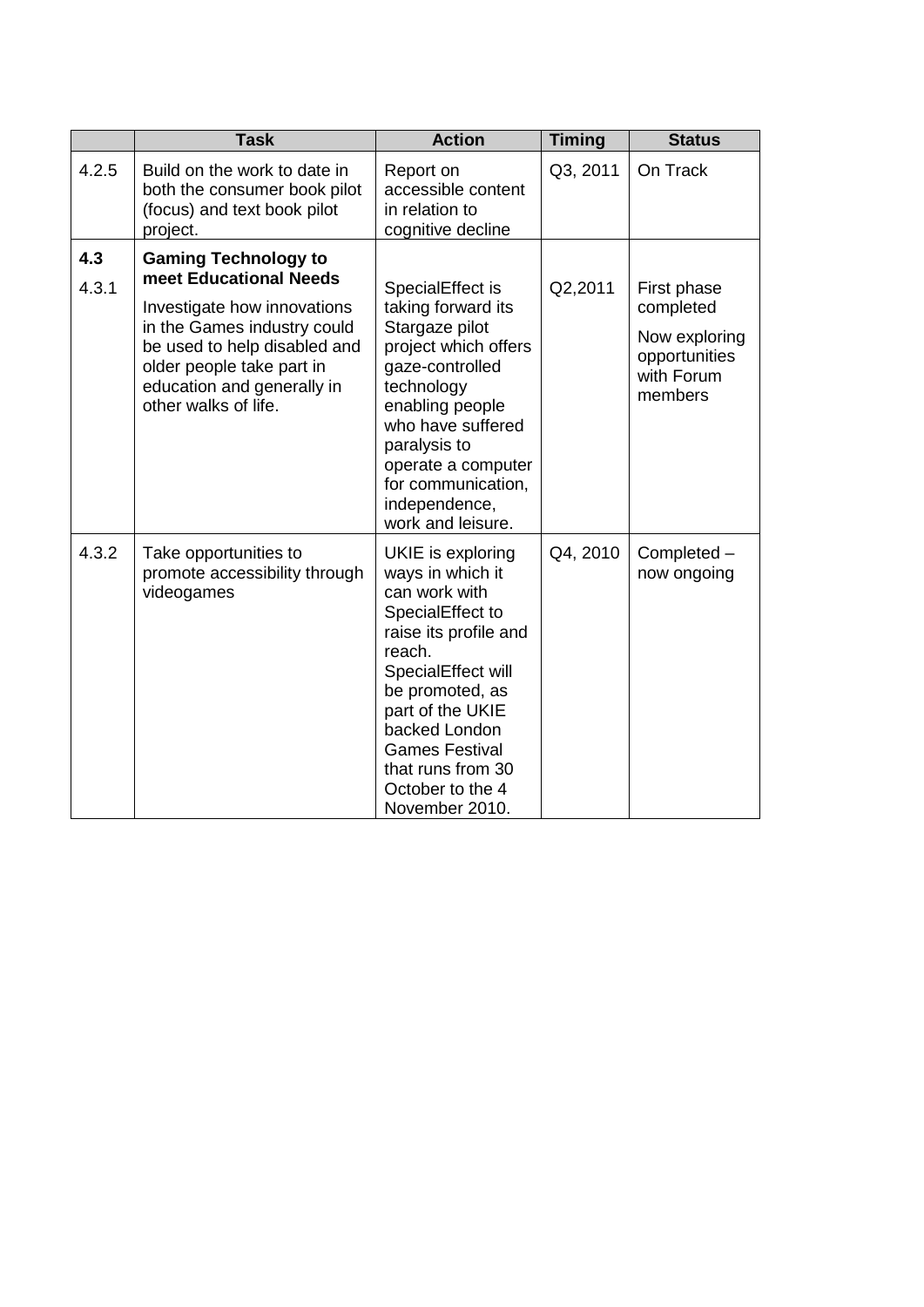|       | <b>Task</b>                                                                             | <b>Action</b>                                                                                                                                                                                            | <b>Timing</b> | <b>Status</b>                                                             |
|-------|-----------------------------------------------------------------------------------------|----------------------------------------------------------------------------------------------------------------------------------------------------------------------------------------------------------|---------------|---------------------------------------------------------------------------|
| 4.3.3 | Promote use of videogames<br>with former service personnel                              | UKIE is exploring<br>ways in which<br>SpecialEffect can<br>work with the Royal<br><b>British Legion (or</b><br>other associated<br>charities) to<br>facilitate gaming for<br>ex-servicemen and<br>women. | Q2, 2011      | Completed                                                                 |
|       |                                                                                         | Initial discussions<br>have taken place.<br><b>UKIE</b> are now<br>working with the<br>RBL to provide<br>taster sessions for<br>ex-servicemen and<br>woman                                               | Q4, 2011      | On Track                                                                  |
| 4.3.4 | Develop use of videogames<br>technology for people with<br>severe physical disabilities | Microsoft is<br>investigating how<br>their new "Kinect"<br>device for Xbox<br>360 which<br>incorporates face,<br>body and voice<br>recognition can<br>help disabled and<br>older people.                 | Q2, 2011      | Completed<br>now ongoing                                                  |
|       |                                                                                         | Microsoft released<br>their Kinect<br>software to<br>developers to see<br>how it could be<br>used to help<br>disabled people.<br>Progress report on<br>developments to<br>forum                          | Q4, 2011      | On track<br>(as<br>developments<br>happen<br>members will<br>be informed) |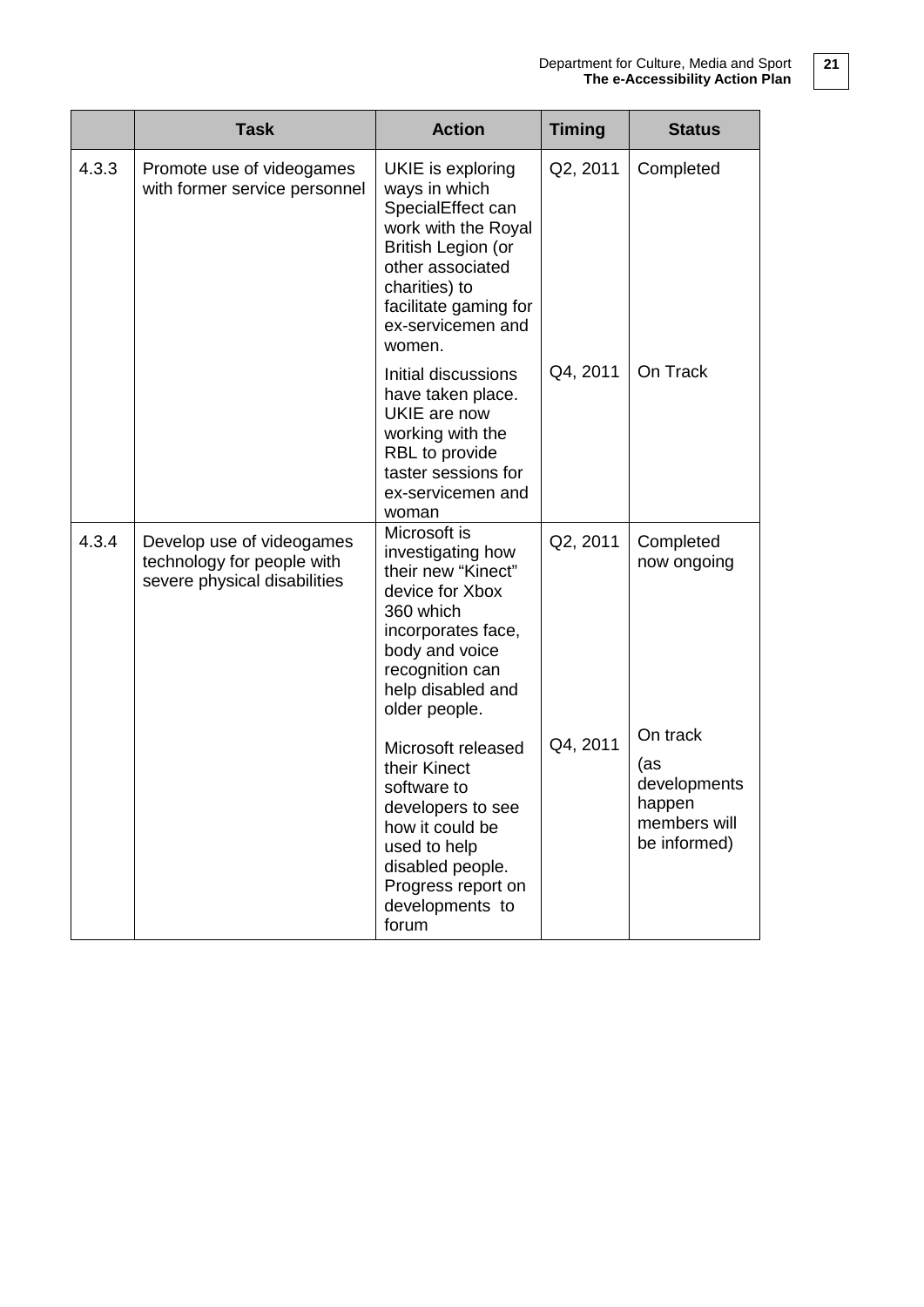## **5. Awareness and Promotion Work stream**

The work stream will promote and raise awareness of eAccessibility principles and how it can achieve an inclusive society.

|              | <b>Task</b>                                                                                                                                                                                                                                                   | <b>Action</b>                                                                                                                                                                                        | <b>Timing</b>  | <b>Status</b>                                                                                |
|--------------|---------------------------------------------------------------------------------------------------------------------------------------------------------------------------------------------------------------------------------------------------------------|------------------------------------------------------------------------------------------------------------------------------------------------------------------------------------------------------|----------------|----------------------------------------------------------------------------------------------|
| 5.1<br>5.1.1 | <b>Inclusive and Accessible</b><br><b>Products and Services</b><br>Government, Business and<br>the Voluntary Sector to work<br>together to raise awareness<br>of and promote the benefits<br>of products and services<br>already achieving<br>eAccessibility. | Core messages<br>developed for use.                                                                                                                                                                  | Q1, 2011       | In progress/<br>Now expected<br>Q4 2011                                                      |
| 5.1.2        | Engage with Business and<br><b>Voluntary Sectors to create</b><br>targeted core messaging to<br>articulate the benefits of<br>eAccessibility in the Big<br>Society.                                                                                           | (a) Business to<br>promote the<br>benefits of the<br>eAccessibility of<br>these products and<br>services into the<br>mainstream as well<br>as for disabled and<br>older users with<br>specific needs | Q1, 2011       | Forum working<br>with members<br>to promote<br>messages.<br>Now ongoing                      |
|              |                                                                                                                                                                                                                                                               | (b) Martha Lane<br>Fox to promote the<br>benefits of<br>eAccessibility to<br>business                                                                                                                | $Q1$ ,<br>2011 | Martha<br>promoted<br>benefits in her<br>speeches at<br>ND <sub>11</sub> - now<br>ongoing    |
|              |                                                                                                                                                                                                                                                               | (c) Government<br>where relevant to<br>promote the<br>benefits of<br>incorporating<br>eAccessibility<br>features into<br>products and<br>services                                                    | Q1,2011        | e-Accessibility<br>messages<br>included in<br><b>Ministerial</b><br>speeches.<br>Now ongoing |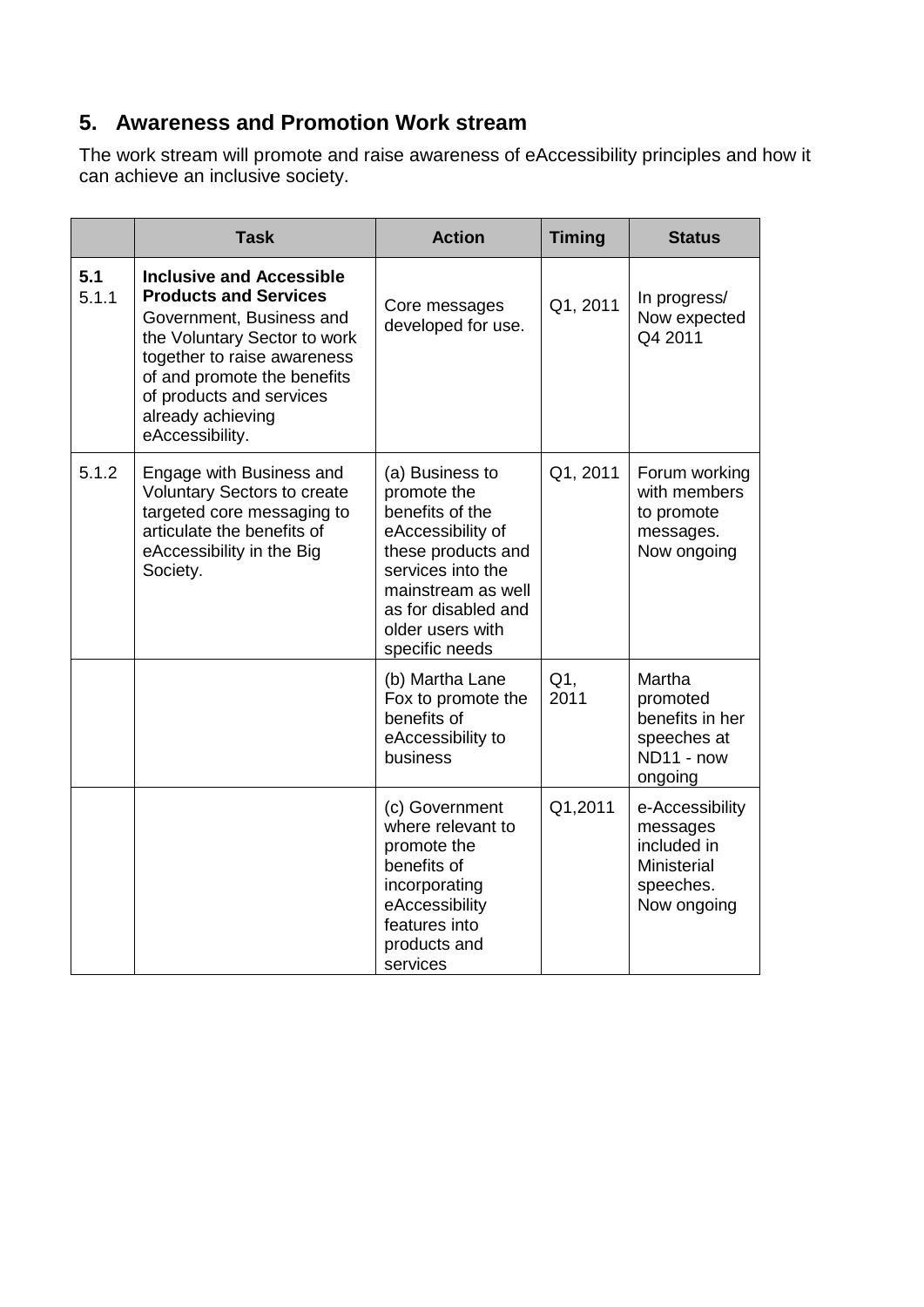|       | <b>Task</b>                                                                                                                                                                                                                                                      | <b>Action</b>                                                                                                                                     | <b>Timing</b>  | <b>Status</b>                                                                                |
|-------|------------------------------------------------------------------------------------------------------------------------------------------------------------------------------------------------------------------------------------------------------------------|---------------------------------------------------------------------------------------------------------------------------------------------------|----------------|----------------------------------------------------------------------------------------------|
| 5.2.1 | <b>Benefits of Inclusivity and</b><br><b>Open Standards</b><br>Promote the benefits of<br>Inclusive Design and Open<br>Standards for all technology<br>platforms, particularly<br>amongst senior non-technical<br>stakeholders and the users of<br>the services. | create ongoing<br>complimentary and<br>cohesive<br>messaging                                                                                      | Q1,2011        | Core<br>messages<br>have been<br>developed<br>"now ongoing"                                  |
| 5.2.2 | <b>Promoting COI Guidelines</b><br>and other relevant best<br>practices more widely<br>throughout Government<br>departments                                                                                                                                      | Government (COI)<br>to raise awareness.                                                                                                           | $Q1$ ,<br>2011 | Subject to<br>review of COI<br>activities                                                    |
|       |                                                                                                                                                                                                                                                                  | (b) Martha Lane<br>Fox to promote the<br>benefits of<br>eAccessibility to<br>business                                                             | $Q1$ ,<br>2011 | Martha<br>promoted<br>benefits in her<br>speeches at<br>ND <sub>11</sub> - now<br>ongoing    |
|       |                                                                                                                                                                                                                                                                  | (c) Government<br>where relevant to<br>promote the<br>benefits of<br>incorporating<br>eAccessibility<br>features into<br>products and<br>services | Q1,2011        | e-Accessibility<br>messages<br>included in<br><b>Ministerial</b><br>speeches.<br>Now ongoing |
| 5.3.1 | <b>Online Safety and Security</b><br>Promote the "Get Safe<br>Online" message about<br>online scams. Ensure the<br>campaign has strategies built<br>in to communicate effectively<br>with disabled people and<br>older people                                    | (a) Martha Lane<br>Fox to promote<br>within the<br>RaceOnline 2012<br>agenda                                                                      | Q4, 2010       | Completed -<br>now ongoing                                                                   |
|       |                                                                                                                                                                                                                                                                  | (b) Response to<br>report on internet<br>use for older<br>people<br>commissioned by<br>MLF to include<br>messages on<br>safety                    | Q4, 2010       | Now due Q3,<br>2011                                                                          |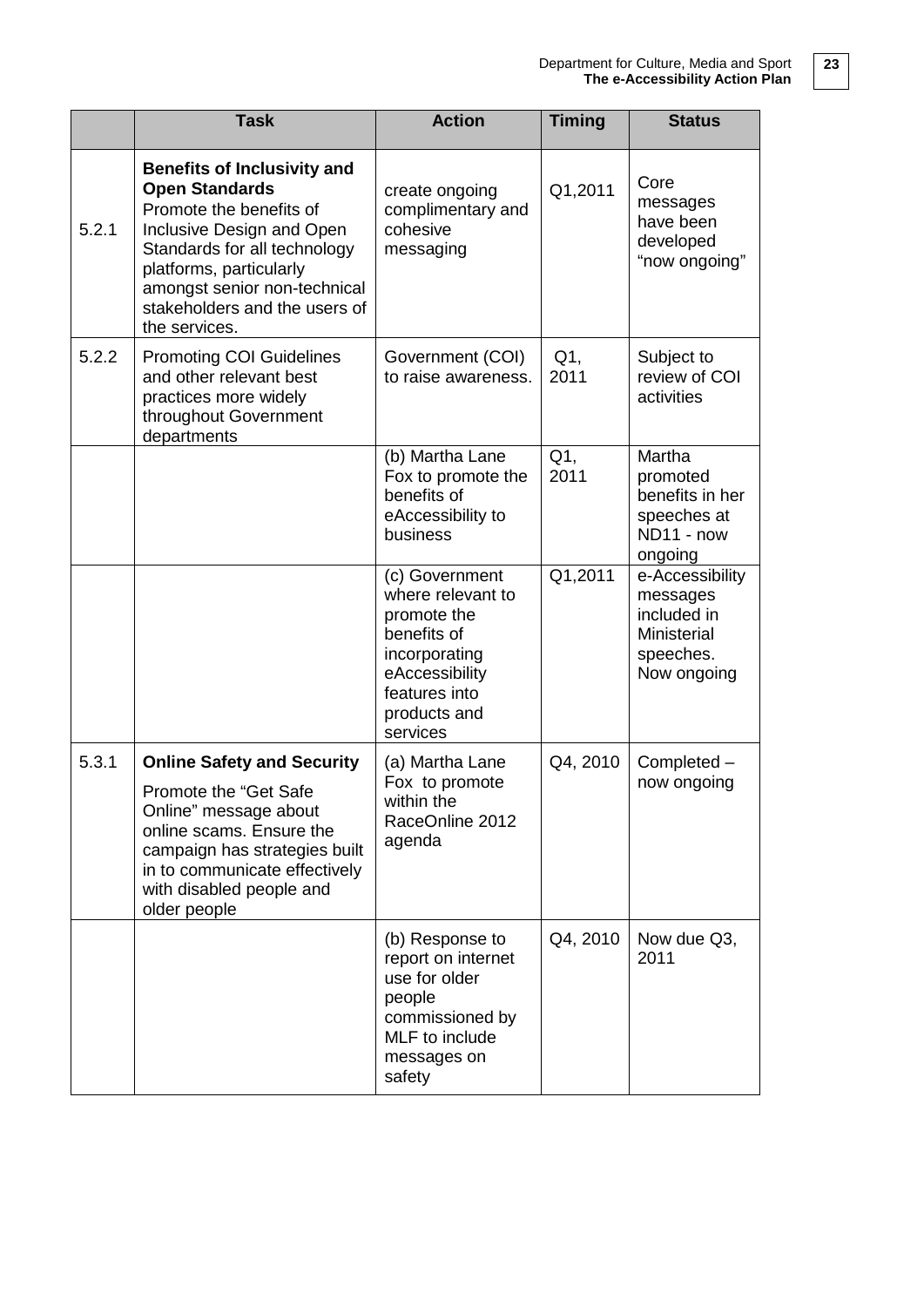## Appendix 1: Consumer Expert Group (CEG) eAccessibility Recommendations

Following the commitment in the Digital Britain Report, BIS wrote to the Consumer Expert Group on 30 June asking them to report back by the end of September on the Group's views on usability and accessibility of the internet, why there is relatively low take up of the internet by people with disabilities and what ways we can seek to address any ergonomic, format or other usability issues which can act as a barrier.

The issues, consistently cited as reasons for low take-up can be grouped under four headings that reflect the journey into ongoing Internet access:

- Motivation
- Starting out and getting online
- Continuing the journey: Making the Internet work for me
- Enjoying the benefits and dealing with the dangers/risks of using the Internet

The CEG made a number of recommendations that have been listed below.

### **Motivation:**

- 1. Government must ensure a mechanism is put in place through which disabled people can access training, equipment and services, including access technology , and funding to cover the additional costs they face because of their disability.
- 2. Government must ensure a mechanism is put in place through which understanding and awareness of the availability of and options around access technology is raised.

### **Starting Out and Getting Online:**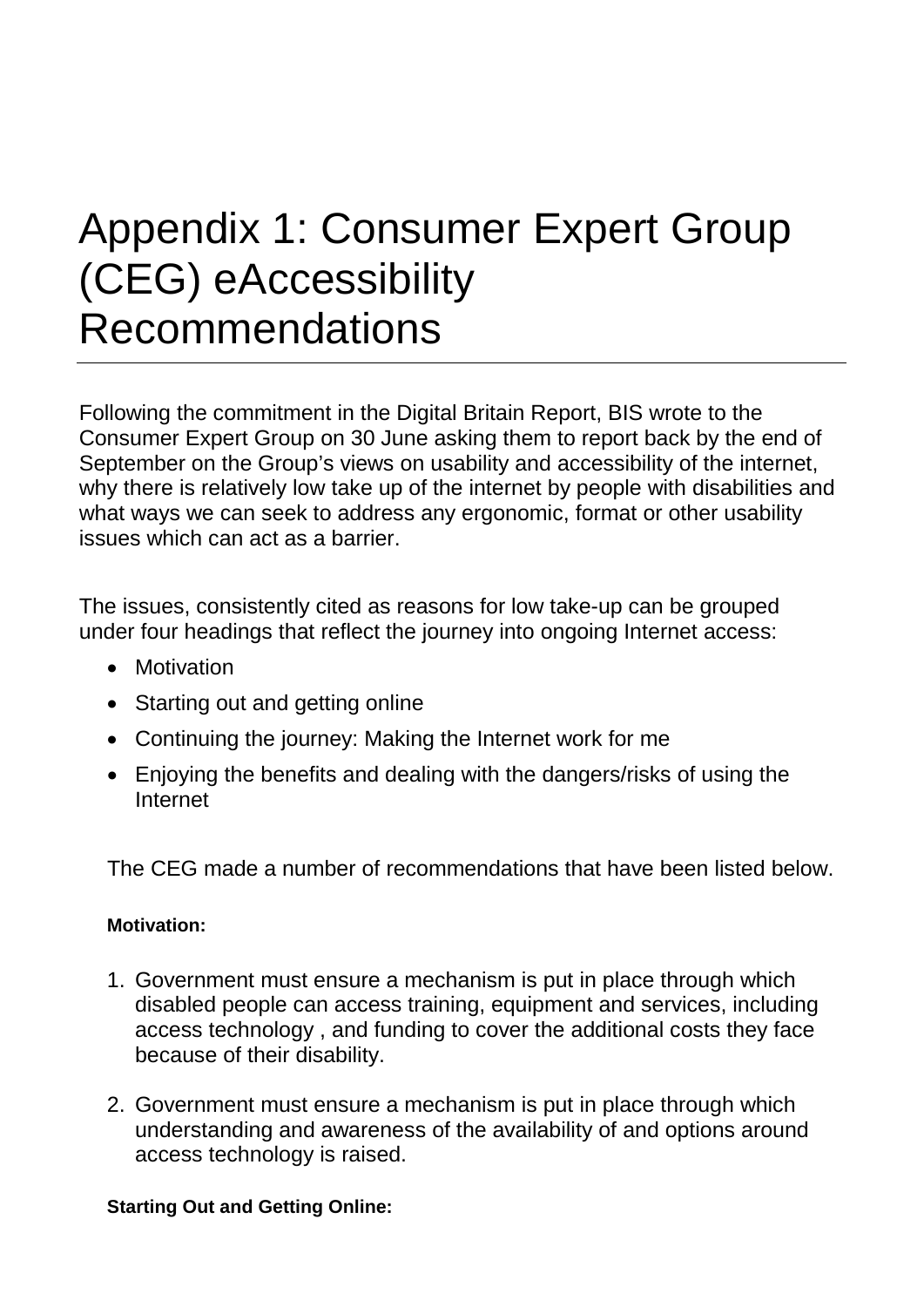- 3. An appropriate training fund for support should be set up sufficient to achieve the increased effectiveness of community based training for disabled people and provision of training for those who support disabled Internet users.
- 4. To avoid a postcode lottery, the Government first needs to assess the geographical spread of training provision for disabled Internet users across the UK. Using this information the Government can than ensure adequate training provision is available to all disabled Internet users, regardless of their location.

#### **Continuing the Journey: Making the Internet Work for Me**

- 5. Government and other public authorities, in fulfilling their obligations under their Disability Equality Duty, should have fully accessible public websites in order to promote equality of opportunity for disabled people and to eliminate discrimination.
- 6. Government must promote the accessibility and usability of equipment as promised in its ageing strategy 'Building a society for all ages'<sup>[1](#page-0-0)</sup>; and websites with a simple structure, which content and presentation is properly separated in order to allow the users to customise and enrich as suits their needs.
- 7. Manufacturers of web authoring software should include advice about creating accessible websites with their web authoring software packages; and be encouraged to embed accessibility into their web authoring design templates.
- 8. Government must encourage colleges and higher education institutions (HEIs) to embed accessibility as a first principle into their computer programming qualifications to encourage a culture of accessibility awareness within future generations of web designers.
- 9. The BSI should be supported in their work to develop BS8878 which signposts website developers and commissioners to WCAG2 and provides credible nontechnical guidance on how to implement these guidelines. In addition, mechanisms should be put in place by Government to ensure that this BSI work is promoted and put into practice.
- 10. Accessibility auditors for websites should adhere to minimum standards set by a recognised body, which should be designated for this purpose. Recognised accreditation for "website auditing" should be given and promoted through this body perhaps via a BSI kite mark.

#### **Enjoying the Benefits and Dealing with the Dangers/Risks of using the Internet**

- 11.Government regulation should tackle the inaccessibility of new online services, which have offline equivalents that have traditionally been regulated to provide accessibility. e.g. IPTV and VOIP and TV access services such as text to relay services.
- 12. For disabled people who can't go online, or who choose not to, properly resourced off-line services must continue to be provided.
- 13.Publicly funded training provision in Internet use should include education about risks and the potentially negative aspects of the Internet and how to deal with them e.g. scams/fraud and identity theft.

**<sup>25</sup>**

<sup>1</sup> http://www.hmg.gov.uk/media/33830/fullreport.pdf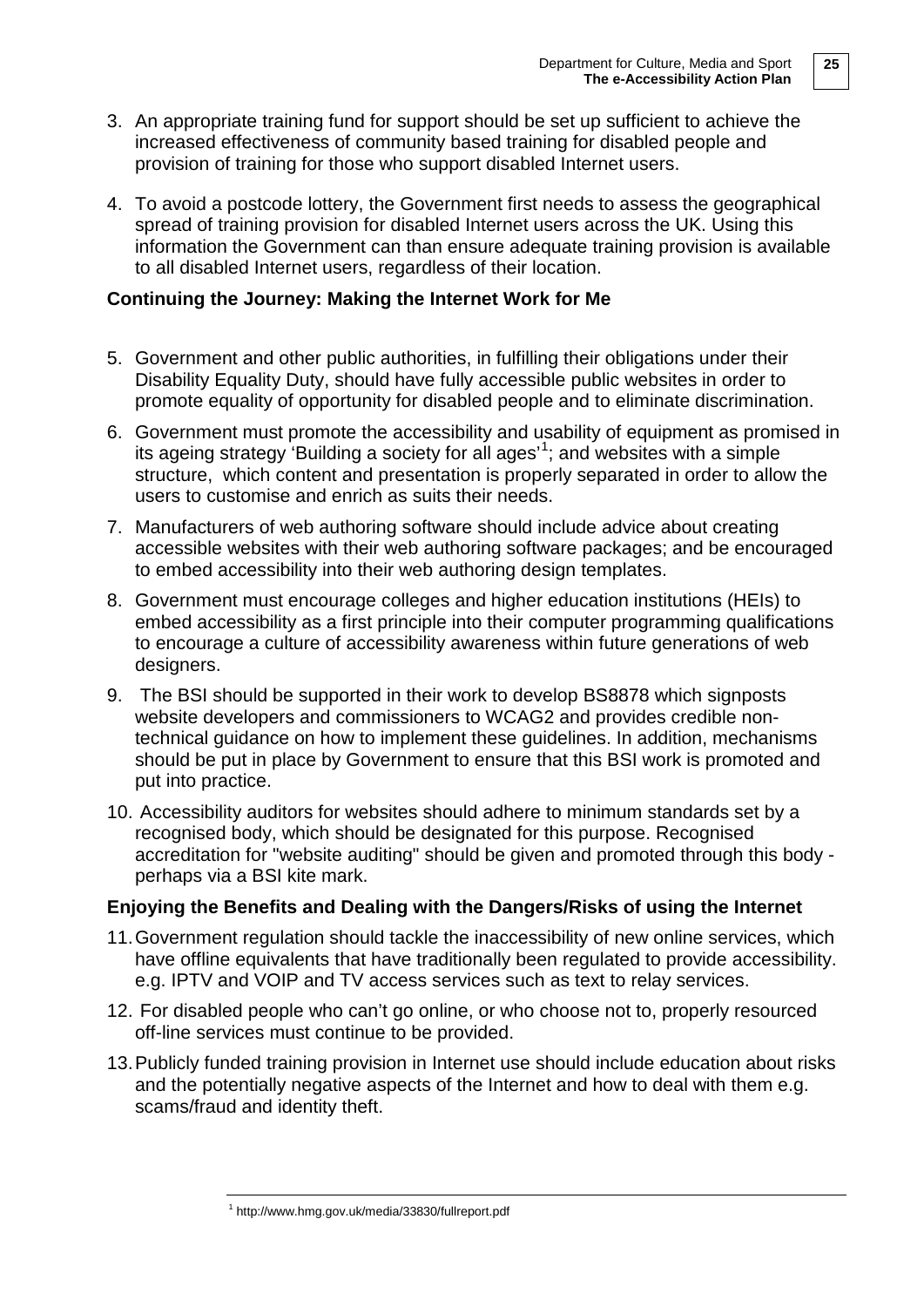14.Campaigns, which raise general awareness about online scams/fraud to the public, should also have strategies built in to ensure they are effectively communicated to disabled people, including people who require communication support.

#### **Other Forms of Access**

- 15.They recognise the growth in use of mobile phone, PDAs and the potential of TV and other such technology as a means to access services, and the Internet in particular and the fact that they are increasingly promoted as cheaper alternatives to using a computer to get online.
- 16. Internet access on mobile phones, PDAs etc is increasing which means that websites should allow for this - websites should be useable on devices with small screens and limited scripting support.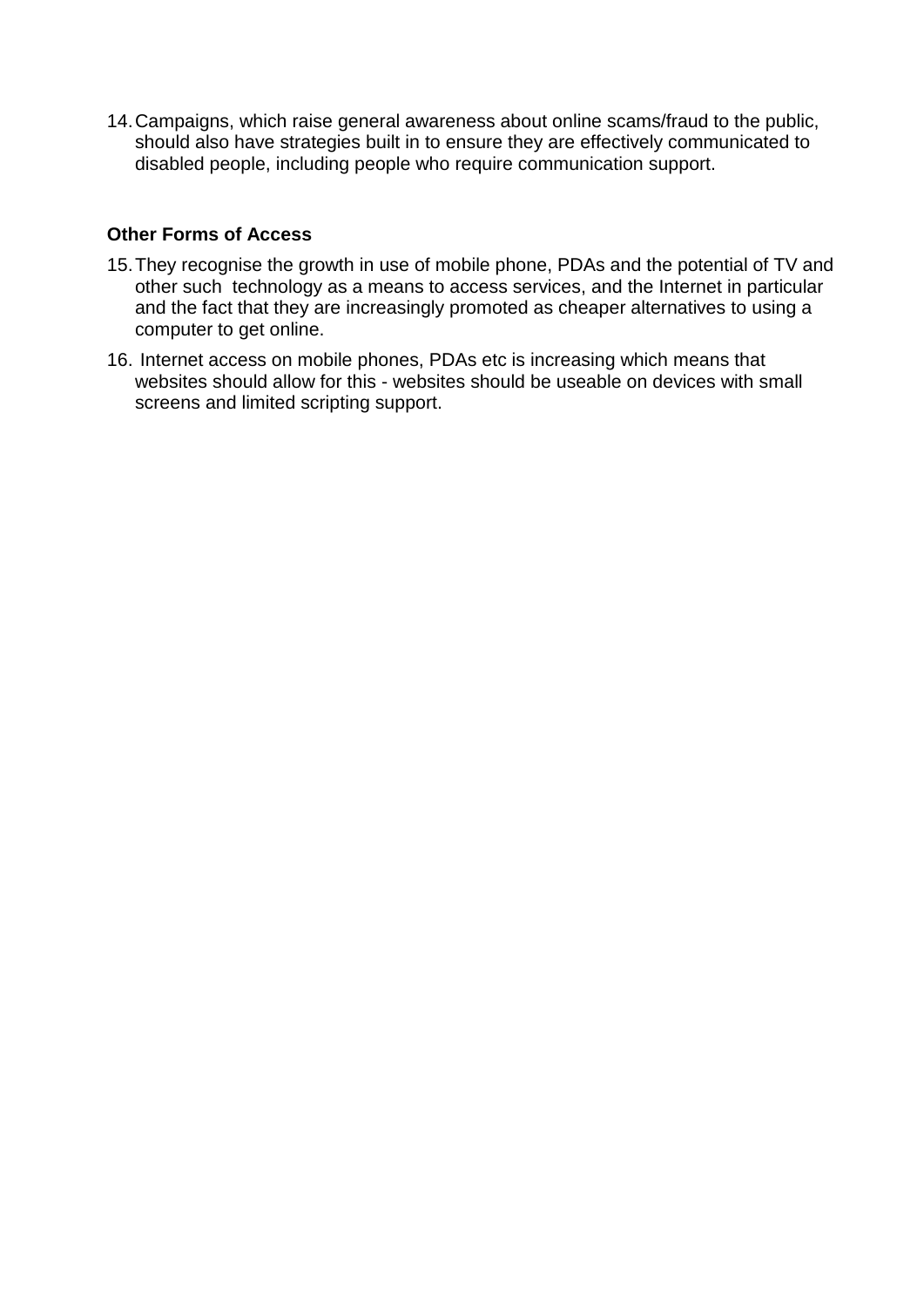## Appendix 2: Design Principles

## **Principles of Inclusive Design**

#### **Principle One: Equitable Use**

Should be welcoming and not discriminate, offering equally valuable user experiences for anyone and everyone

#### **Principle Two: Flexibility in Use**

Should provide plenty of choice in how, why, where, when and with what device different people want to use it

#### **Principle Three: Simple and Intuitive Use**

Should not require a manual and should be immediately obvious how to navigate from the get go

#### **Principle Four: Perceptible Information**

Should be clear what the purpose of the website is for, what people should get from it and why

#### **Principle Five: Tolerance For Error**

Should aim to prevent user error, but to provide guidance and assistance that is well considered and not an afterthought, if they do

#### **Principle Six: Low Physical Effort**

Should not be difficult, onerous or restrictive to use and does not require the user to do the hard work

#### **Principle Seven: Size And Space For Approach And Use**

Should be the appropriate size and shape to suit the user and user agent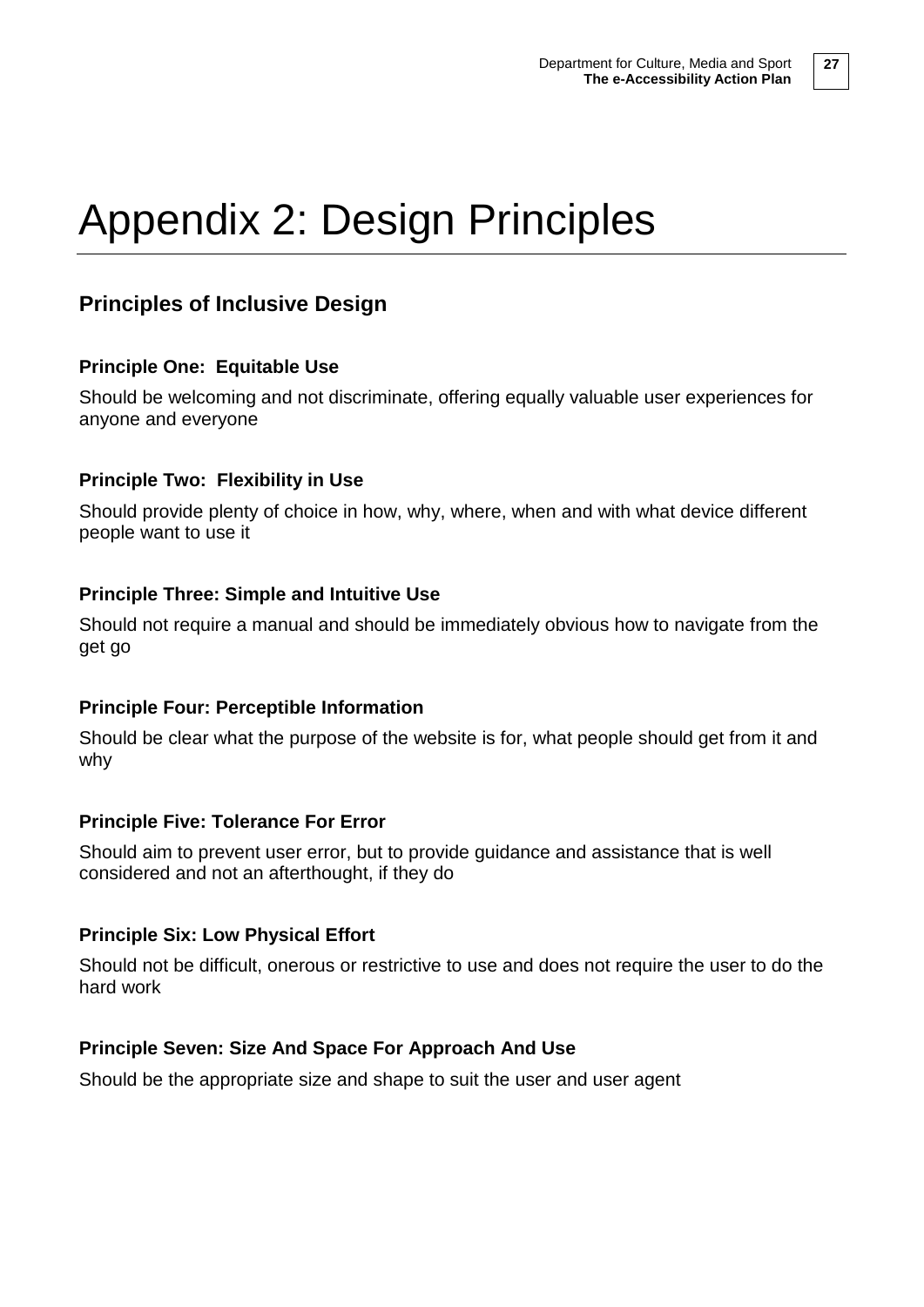## **Principles of Good Design**

Good design:

- is innovative
- makes a product useful
- is aesthetic
- makes a product understandable
- is unobtrusive
- is honest
- is long-lasting
- is thorough down to the last detail
- is environmentally friendly
- is as little design as possible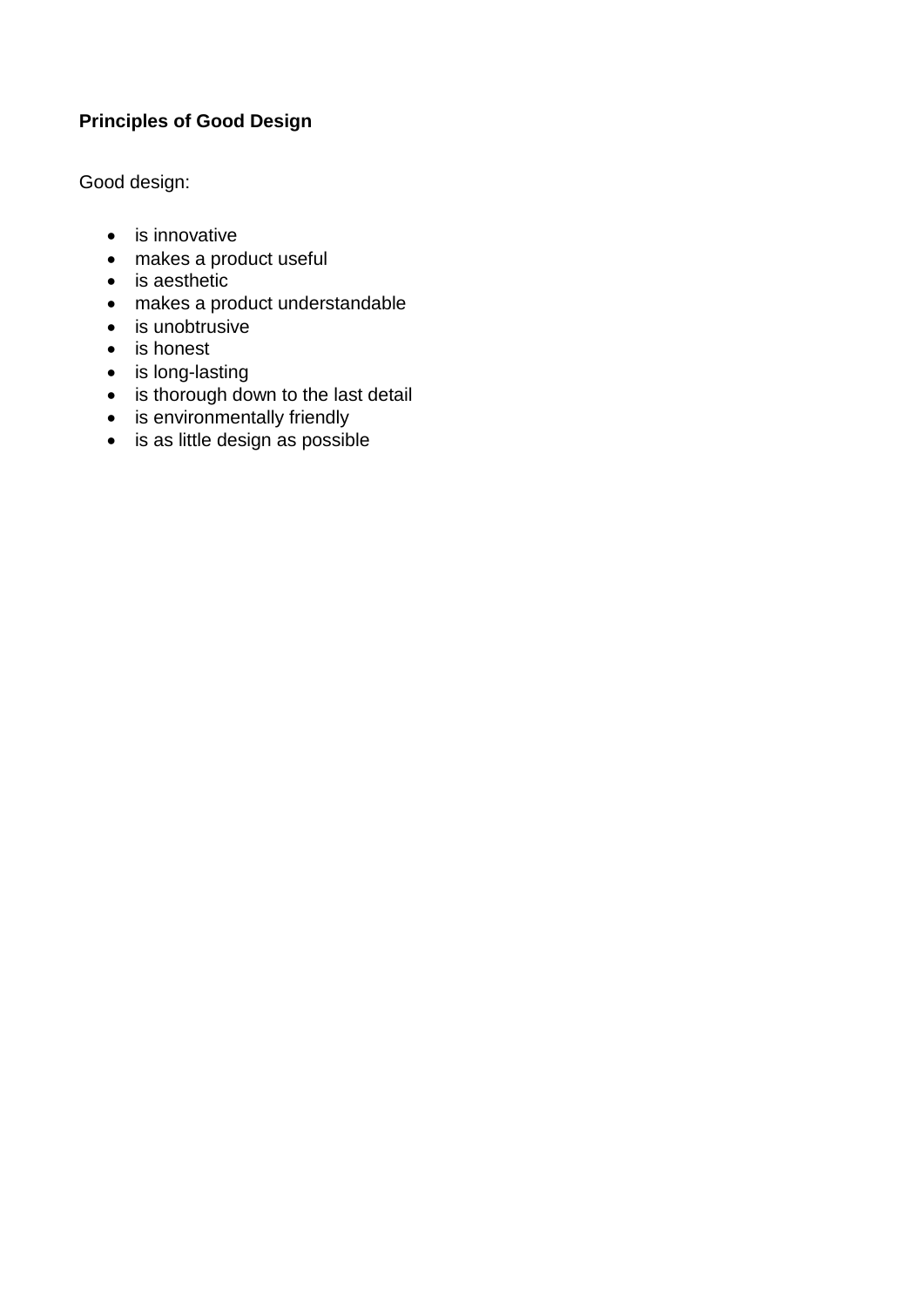## Appendix 3: Key Elements of eAccessibility

### **Inclusive Design:**

The British Standards Institute defines inclusive design as:

"The design of mainstream products and/or services that is accessible to, and usable by, as many people as reasonably possible ... without the need for special adaptation or specialised design."

Inclusive Design is well established within Architecture and the Built Environment and both RIBA and CABE work to a set of Inclusive Design Principles, Guidelines and Best Practices. In turn, Inclusive Design is based on the basic principles of good design, which are inherently inclusive, as the key principle of good design is to design with purpose and that means considering the purpose of the product or service and how a diverse range of people will use it.

At present, most mainstream products and services do not consider the needs of the widest range of users; Additional technologies must be "bolted-on" in order for specific user groups to access and use them. This has created significant barriers that limit or prohibit everyone from participating in society and Government is committed to breaking down these barriers.

It is essential that mainstream products and services adopt the Principles of Inclusive Design, particularly within the technology sector as its implementation will facilitate the social inclusion and mobility that will lead to the Big Society.

The Principles of Inclusive Design and the Principles of Good Design are included as Appendices.

## **Assistive Technology**

Assistive Technology (AT) is a generic term used for a wide range of software and hardware designed for disabled people to help them carry out everyday tasks in both work and home life.

Historically, assistive technologies have been standalone products that "bolt on" to mainstream products to provide access and ease of use for specific user groups. With the developments in technology, and particularly web-based technologies over the past ten years, the capability to include much of the key features that AT provides in mainstream products is now a reality.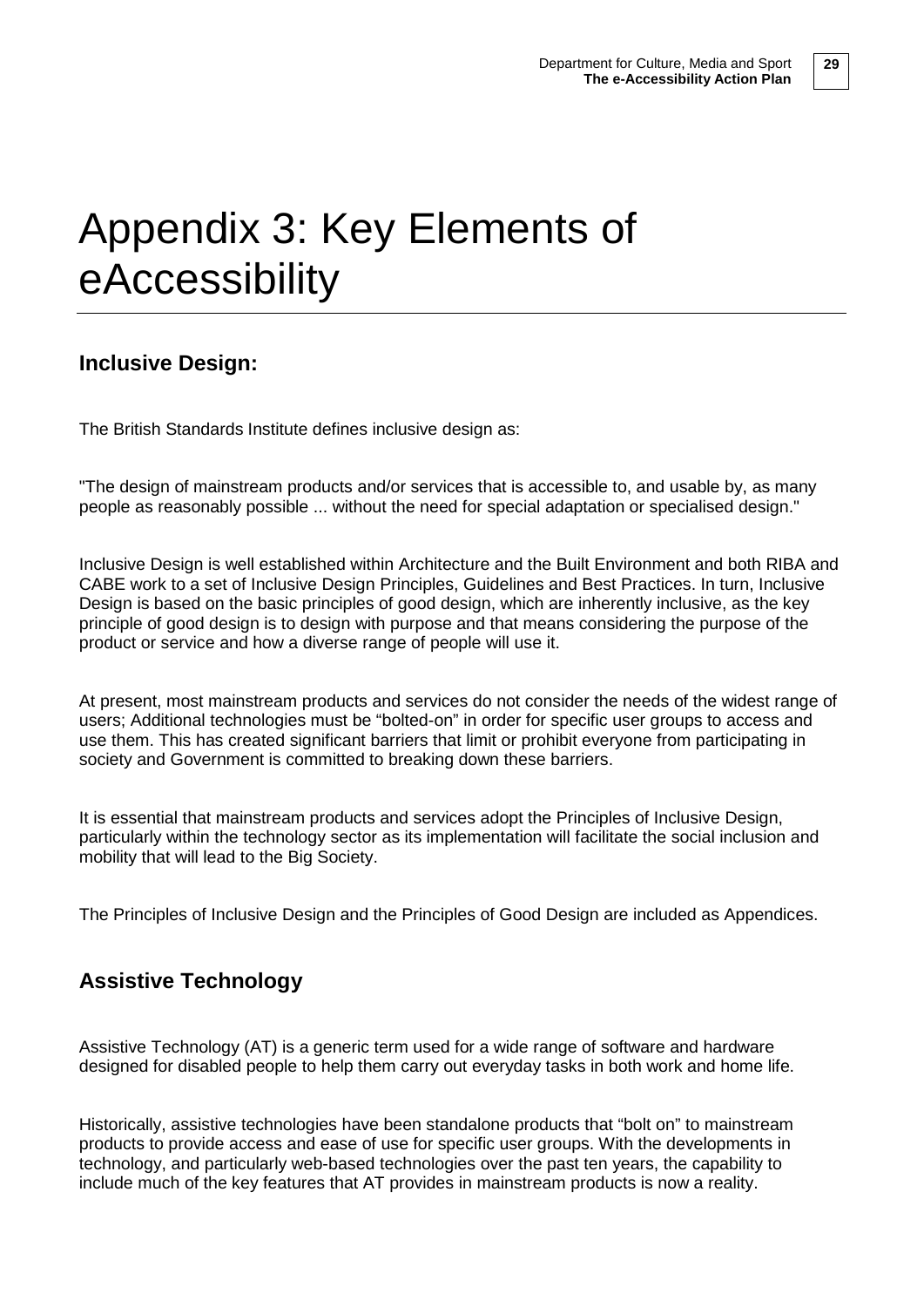In order to ensure that eAccessibility is sustainable, a new way of thinking about how products and services are delivered across all aspects of daily life in the UK is essential and can only be possible by true collaboration across Government

### **Interoperability**

Interoperability, within the context of eAccessibility, is the ability of disparate and diverse technologies, whether these be hardware, software or web based, to easily share data and interact with each other harmoniously in order to provide access and ease of use to the widest range of users possible.

In order for interoperability to be achieved, there must be agreed common goals, shared values and the spirit of community amongst all stakeholders – Government, Business and the Voluntary Sector - that are mutually beneficial, involving the open sharing of information and knowledge.

Increased interoperability will prevent lock-in to a particular solution whilst enabling greater choice, competition and affordability.

### **Open Standards:**

The concept of Open Standards is where people work together openly to collaboratively develop solutions for addressing common requirements and goals and are generally governed by committees within non-profit organisations, such as the World Wide Web Consortium (W3C).

Open Standards are essential for achieving the interoperability, cost savings and cohesiveness that will underpin the sustainability of eAccessibility in the long term.

With respect to eAccessibility, Open Standards are understood to mean technology specifications that:

| are developed collaboratively by people from different organisations;<br>$\bullet$    |                  |
|---------------------------------------------------------------------------------------|------------------|
|                                                                                       | are subject to   |
| full public assessment and scrutiny;                                                  |                  |
|                                                                                       | are free to use, |
| without legal or other restrictions, to develop open source and proprietary products; |                  |
|                                                                                       | are accessible   |
| and interoperable across different platforms; and                                     |                  |
|                                                                                       | have no          |
| dependencies on formats or protocols that are not Open Standards.                     |                  |

Open Standards go hand in hand with the Web Content Accessibility Guidelines (WCAG), which are mandated under the COI Guidelines that sit alongside the Disability Equality Duty (DED), their adoption is central to the success of eAccessibility. As is the nature of technology, there are no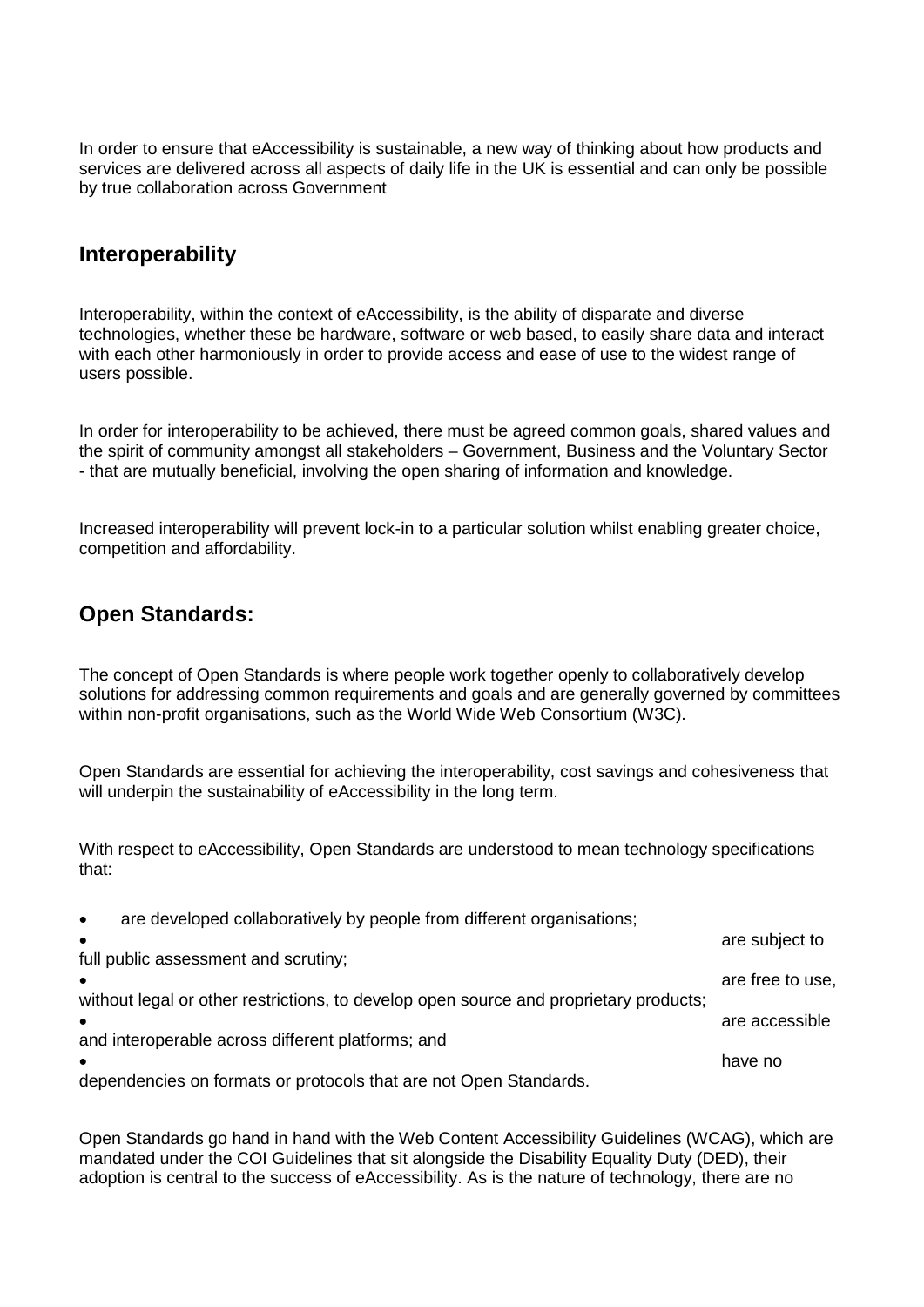absolutes. Although the wider technology sector is moving towards Open Standards, there may be instances where they do not apply. If an appropriate Open Standard is available, it should be utilised.

### **Beyond Conformance: Web Accessibility and Usability**

Web Accessibility and Usability are the two key elements of Inclusive Web Design: Although they are viewed as two distinct practices, they invariably overlap. The aim of both practices is to be inclusive, allowing website owners to reach and maintain the widest possible audiences.

Adhering to Web Accessibility and Usability guidelines and best practices in unison throughout a website's planning, design and development processes, as well as its ongoing management provides the best foundation for creating and maintaining fully inclusive websites.

### **Web Accessibility**

Web Accessibility is the creation of websites that anyone and everyone can access, irrespective of ability, language, ethnicity, cultural background, socio-economic status, age or anything else that may restrict their freedom to have access. This includes the people who use the Internet and the devices they use to connect to it, such as the various different browsers, mobile phones and assistive technologies.

The current Guidelines produced by the W3C, WCAG 2.0, were released in December 2008. Currently, the DED requires conformance to the WCAG 1.0, which was published in 1999.

### **Usability**

Usability focuses on how intuitive and easy a website is for all people to use. There is no legislation regarding Usability in the UK – it is governed by common sense. Usability best practices ensure that the website's design is user-centric and will provide the optimum end user experiences

## **Equivalence of Services and Products**

Equivalence of Service is the relative value that the user derives through the provision and use of the service, based on achieving specific outcomes in the pursuit of participation and inclusion in society in both work and home life.

The concept of Equivalence of Service as a relative value supports an acceptable level of tolerance for limitations. As the aims of eAccessibility and the Big Society are to be as inclusive as possible, there will always be certain people who are unable to participate in certain aspects of everyday life due to reasons that fall outside if the auspices of eAccessibility.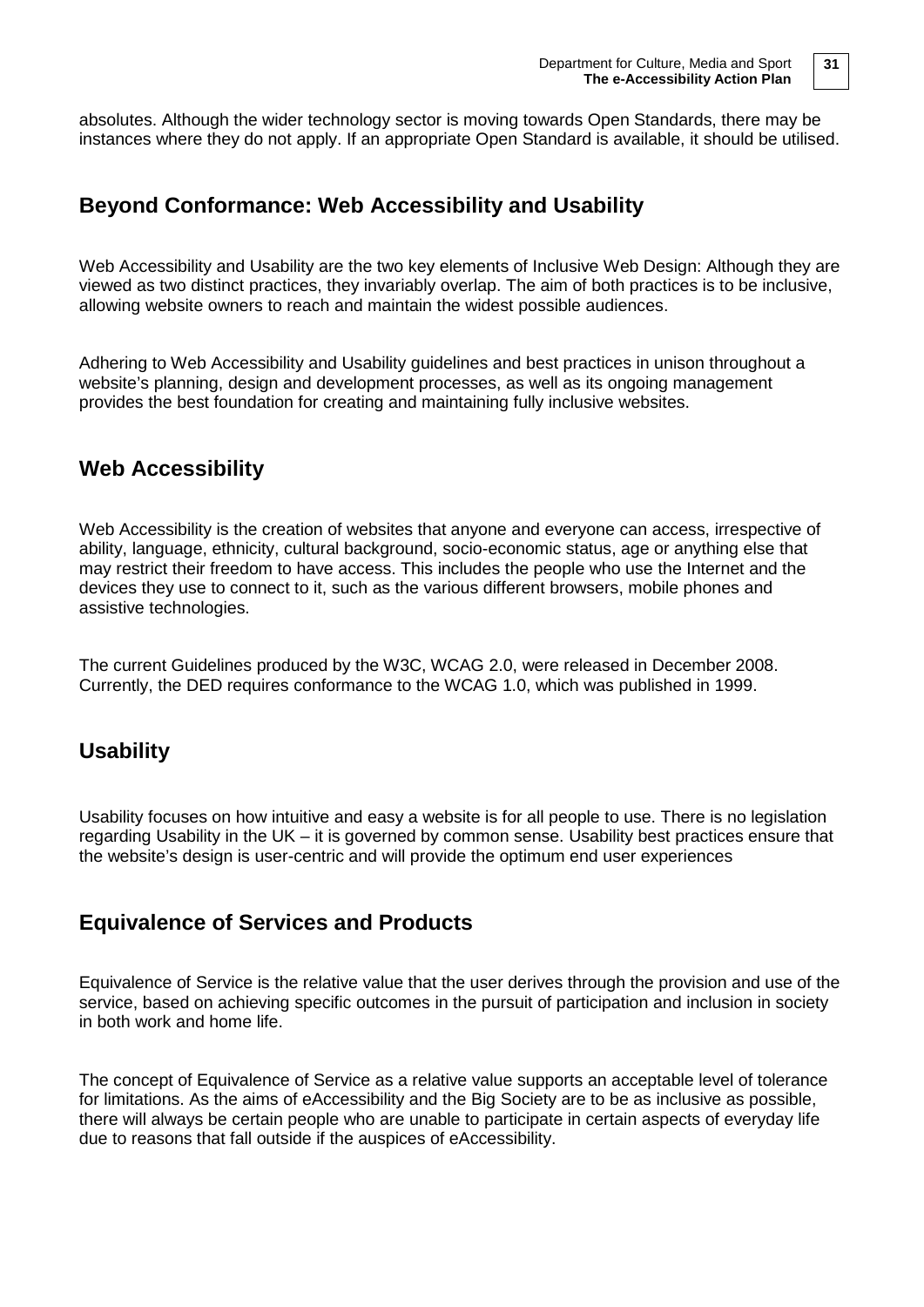## Appendix 4: Types of Assistive Technology Products

Assistive technology products are designed to provide additional accessibility to individuals who have physical or cognitive difficulties, impairments, and disabilities. When selecting assistive technology products, it is crucial to find products that are compatible with the computer operating system and programs on the particular computer being used.

Below are descriptions of the various types of assistive technology products that are currently available on the market today.

#### **Descriptions of Assistive Technology Products**

**Alternative input devices** allow individuals to control their computers through means other than a standard keyboard or pointing device. Examples include:

- Alternative keyboards—featuring larger- or smaller-than-standard keys or keyboards, alternative key configurations, and keyboards for use with one hand.
- Electronic pointing devices—used to control the cursor on the screen without use of hands. Devices used include ultrasound, infrared beams, eye movements, nerve signals, or brain waves.
- Sip-and-puff systems—activated by inhaling or exhaling.
- Wands and sticks—worn on the head, held in the mouth or strapped to the chin and used to press keys on the keyboard
- Joysticks—manipulated by hand, feet, chin, etc. and used to control the cursor on screen.
- Trackballs—movable balls on top of a base that can be used to move the cursor on screen.
- Touch screens—allow direct selection or activation of the computer by touching the screen, making it easier to select an option directly rather than through a mouse movement or keyboard. Touch screens are either built into the computer monitor or can be added onto a computer monitor.

**Braille embossers** transfer computer generated text into embossed Braille output. Braille translation programs convert text scanned-in or generated via standard word processing programs into Braille, which can be printed on the embosser.

**Keyboard filters** are typing aids such as word prediction utilities and add-on spelling checkers that reduce the required number of keystrokes. Keyboard filters enable users to quickly access the letters they need and to avoid inadvertently selecting keys they don't want.

**Light signaller alerts** monitor computer sounds and alert the computer user with light signals. This is useful when a computer user cannot hear computer sounds or is not directly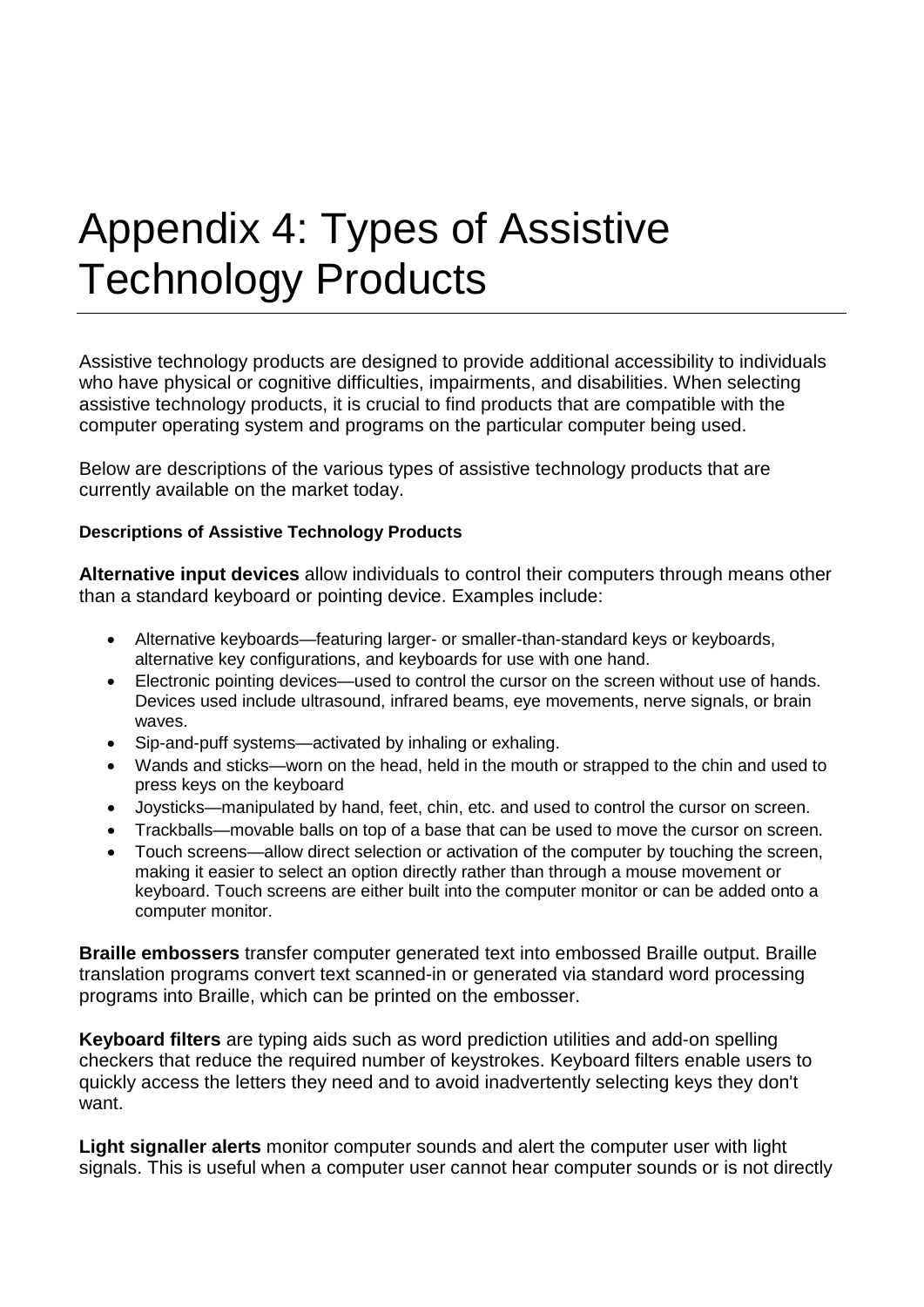in front of the computer screen. As an example, a light can flash alerting the user when a new e-mail message has arrived or a computer command has completed.

**On-screen keyboards** provide an image of a standard or modified keyboard on the computer screen that allows the user to select keys with a mouse, touch screen, trackball, joystick, switch, or electronic pointing device. On-screen keyboards often have a scanning option that highlights individual keys that can be selected by the user. On-screen keyboards are helpful for individuals who are not able to use a standard keyboard due to dexterity or mobility difficulties.

**Reading tools and learning disabilities programs** include software and hardware designed to make text-based materials more accessible for people who have difficulty with reading. Options can include scanning, reformatting, navigating, or speaking text out loud. These programs are helpful for those who have difficulty seeing or manipulating conventional print materials; people who are developing new literacy skills or who are learning English as a foreign language; and people who comprehend better when they hear and see text highlighted simultaneously.

**Refreshable Braille displays** provide tactile output of information represented on the computer screen. A Braille "cell" is composed of a series of dots. The pattern of the dots and various combinations of the cells are used in place of letters. Refreshable Braille displays mechanically lift small rounded plastic or metal pins as needed to form Braille characters. The user reads the Braille letters with his or her fingers, and then, after a line is read, can refresh the display to read the next line.

**Screen enlargers, or screen magnifiers**, work like a magnifying glass for the computer by enlarging a portion of the screen which can increase legibility and make it easier to see items on the computer. Some screen enlargers allow a person to zoom in and out on a particular area of the screen.

**Screen readers** are used to verbalize, or "speak," everything on the screen including text, graphics, control buttons, and menus into a computerized voice that is spoken aloud. In essence, a screen reader transforms a graphic user interface (GUI) into an audio interface. Screen readers are essential for computer users who are blind.

**Speech recognition or voice recognition programs**, allow people to give commands and enter data using their voices rather than a mouse or keyboard. Voice recognition systems use a microphone attached to the computer, which can be used to create text documents such as letters or e-mail messages, browse the Internet, and navigate among applications and menus by voice.

**Text-to-Speech (TTS) or speech synthesizers** receive information going to the screen in the form of letters, numbers, and punctuation marks, and then "speak" it out loud in a computerized voice. Using speech synthesizers allows computer users who are blind or who have learning difficulties to hear what they are typing and also provide a spoken voice for individuals who cannot communicate orally, but can communicate their thoughts through typing.

**Talking and large-print word processors** are software programs that use speech synthesizers to provide auditory feedback of what is typed. Large-print word processors allow the user to view everything in large text without added screen enlargement.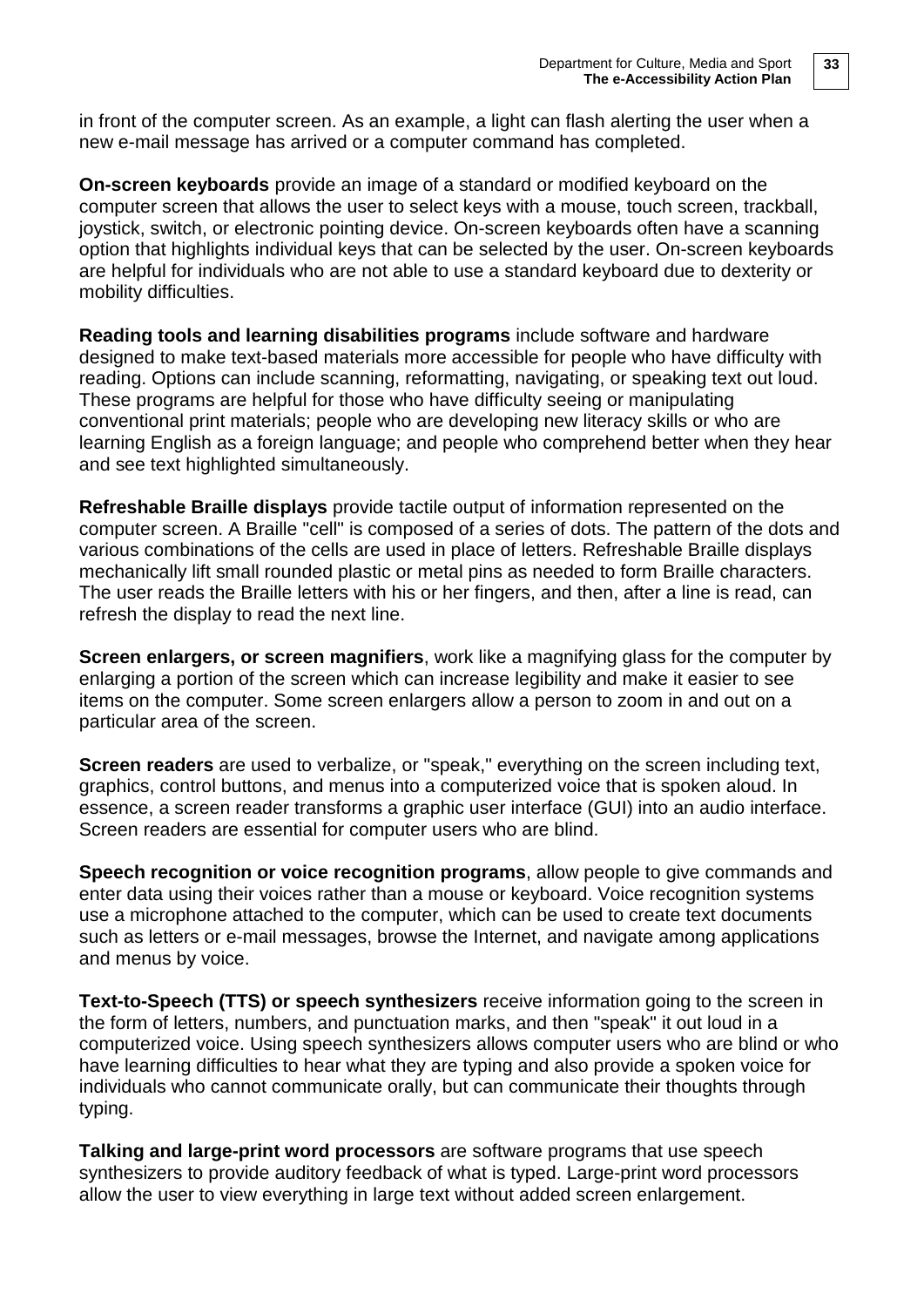**TTY/TDD conversion modems** are connected between computers and telephones to allow an individual to type a message on a computer and send it to a TTY/TDD telephone or other Baudot equipped device